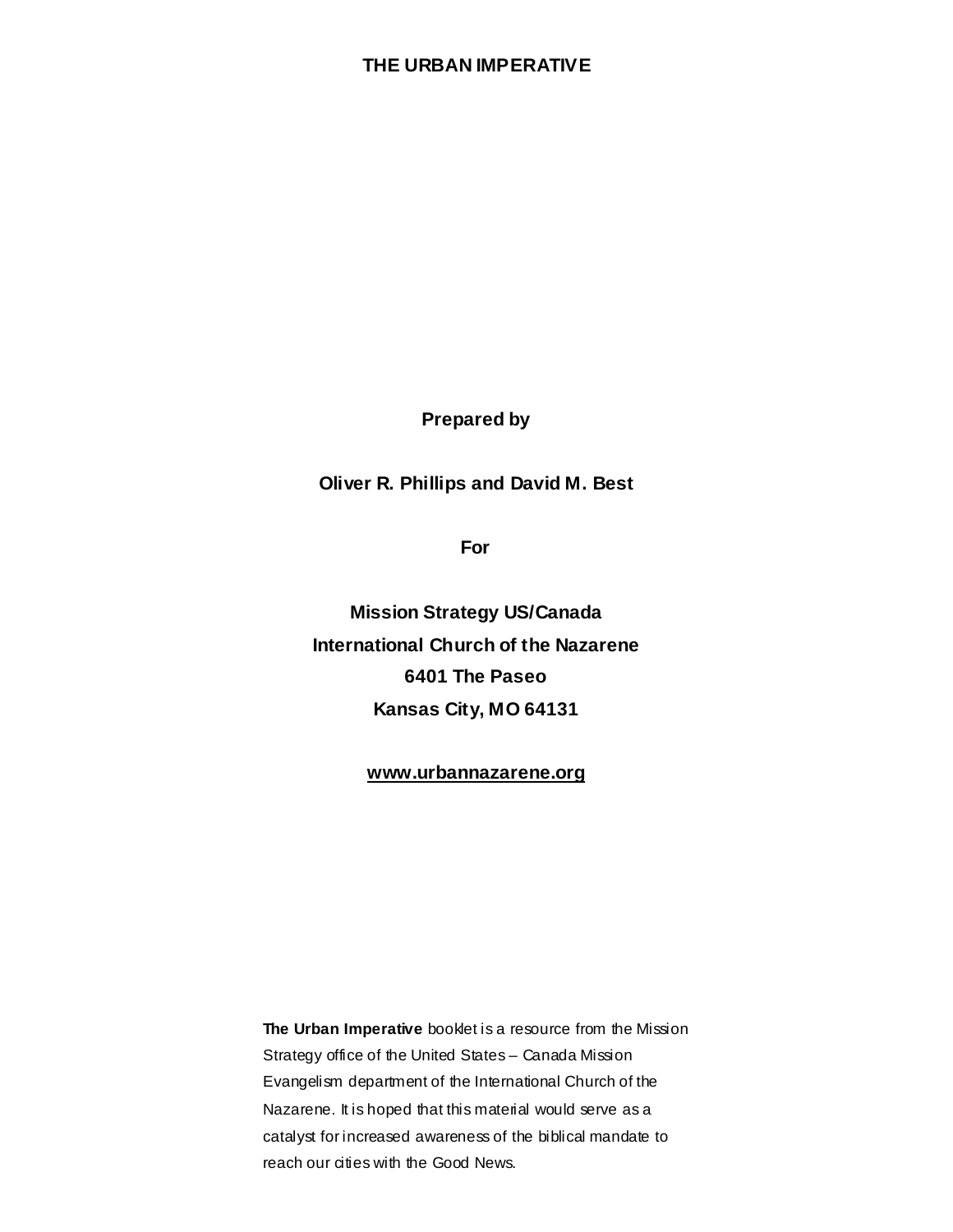With the rapid urbanization of the US demography, our church is faced with the challenge of capitalizing on the opportunities for evangelism and outreach. This dynamic suggests the ongoing creative activity of God among humankind.

For better or worse, the rural populations are dedining and the urban centers are increasing in density and absolute number. Could it be that God would use the talents and giftedness of Nazarenes to reclaim the mandate to minister in the neglected quarters of our cities? Could God find in the people called Nazarenes a remnant committed to such passionate evangelism?

Hopefully, the answer is yes! With exciting creativity, Nazarene congregations can revitalize and reorient ministries to reach our cities for Christ. We have a history and tradition of compassionate social service ministries among the poor, the oppressed, and the homeless. **The Urban Imperativ e** calls for a new currency of genuine partnership with those who care about the city. To miss this opportunity will be poor stewardship!

Use this booklet to mobilize individuals and stimulate dialogue about the new frontier of ministry to the cities. The Urban Imperative could become a critical currency in our centennial thrust toward celebration and praise.

## **Oliver R. Phillips – director Mission Strategy US/Canada**

"We seek the simplicity and the Pentecostal power of the primitive New Testament Church. The field of labor to which we feel especially called is in the neglected quarters of the cities and wherever else may be found waste places and souls seeking pardon and deansing from sin. This work we aim to do through the agency of city missions, evangelistic services, house to house visitation, caring for the poor, comforting the dying. To this end we strive personally to work with God and to incite others so to do." – *Articles of Faith and General Rules of the Church of the Nazarene, November 26, 1895*

All Scripture quotations are from the *Revised Standard Version* of the Bible, copyright 1946, 1952, 1971 by the Division of Christian Education of the National Council of the Churches of Christ in the USA. Used by permission.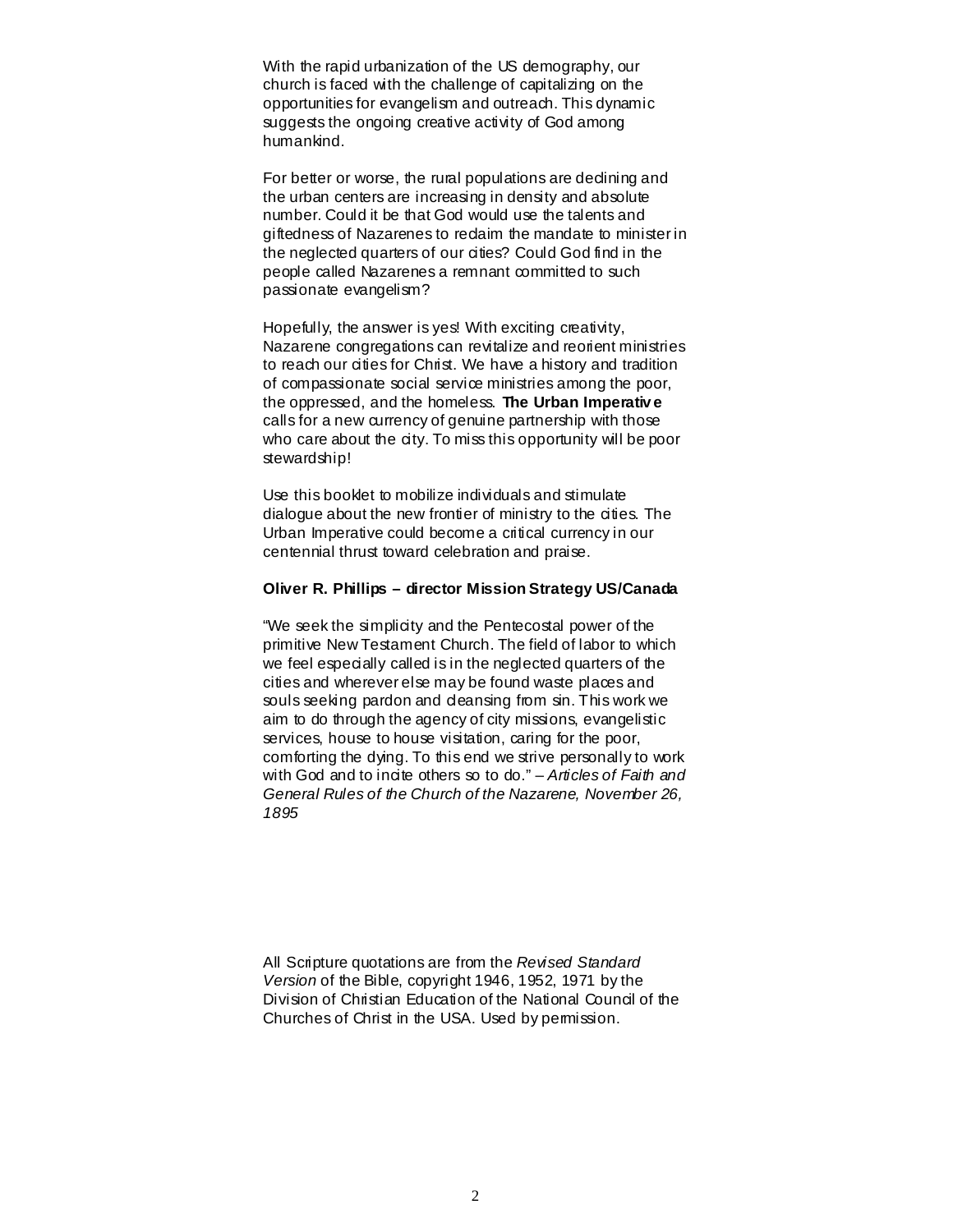David Best is an award-winning author who has served as an urban pastor in California, New York, and Kiev, Ukraine. He is the author of the highly acclaimed audio book, *Successfully Serving the City*.

 Best has served his denomination as an editor, missionary, and consultant and is cofounder and currently president of Towel & Basin, Inc. He ministers to city leaders worldwide through consulting, speaking, writing, and singing. He holds the B.A. in history and M.A. in religion with an emphasis on theology and ethics.

 Best's urban ministries service to the General Church of the Nazarene has induded: member of the mid-1980s think tank that led to the implementation of Thrust to the Cities; director of compassionate ministries for the Los Angeles District Thrust to the Cities; assi sting Thrust to the Cities in New York, Calcutta, and San Francisco; founding coordinator of Church Extension Ministries/Church Growth Division's Center for Urban Strategy Development (now a program of Towel & Basin, Inc.); and member of the Urban Ministries Strategy Committee for the Multicultural Ministries office of Church Growth Division in the mid-1990s. Currently, he consults with the denomination's department of Mission Strategy USA/Canada on urban mission initiatives.

 Best and his wife, Marilyn, live in New York City's historic Harlem neighborhood where he coordinates the Center for Urban Strategy Development and leads Towel & Basin from its home office in Nashville, Tennessee. David can be reached through www.TowelandBasin.org.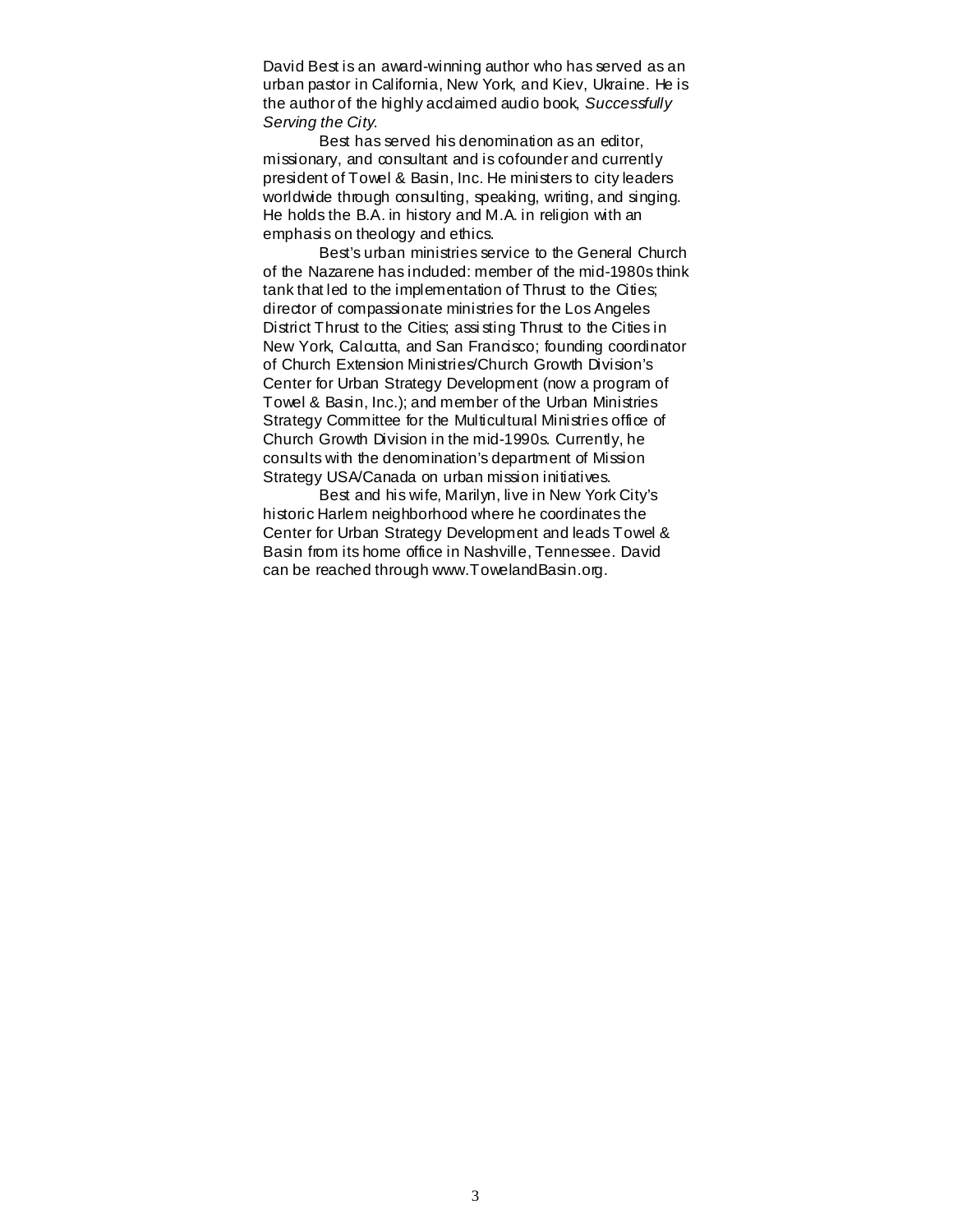#### **INVESTING IN THE CITY**

*"The Church must deal with the cities or become an irrelevant appendage to society. . . .If the Church cannot be a strong, dynamic influence in the cities, it will be very difficult for the Church to be a viable spiritual force at all."* <sup>1</sup> -- R. Franklin Cook, missiologist, former editor in chief, *Holiness Today*

 Several years ago, a survey among pastors and laypeople in the Church of the Nazarene revealed that onethird of them grew up in a small town, and almost the same percentage was raised in a rural area.<sup>2</sup> Clearly for church leadership within the United States and Canada, small towns and the rural heartland are much more comfortable and understood than the city.

*Urban* means "relating to or located in a city, characteristic of the city or city life." A related word is *urbane,* which means "polite, refined, and often elegant in manner."<sup>3</sup> This is hardly what Christians—particularly white evangelicals—envision when they hear the words "urban" or "city." On the contrary, they are much more likely to conjure up images of crime, congestion, pollution, inner-city blight, and poverty.

 The growth of urban society is neither recent nor exclusive to one country. Every nation on earth is experiencing urbanization. In 1920, the urban population in the U.S. exceeded the rural. By 1970, the process of urbanization in the United States was essentially complete. $4$ 

 To take seriously the Great Commission — going into the world and making disciples of all nations (people groups)—requires the Church of today to go to the cities. Over half the world's population, which God so loved that "he gave his only Son," (John 3:16) lives in urban areas. In the United States, three out of every four people live in urban centers, and some estimate that urban dwellers comprise almost 90 percent of the United States population.

 To take seriously the Great Commandment—loving God and our neighbors (anyone in need, as Jesus defined "neighbor")—requires recognizing and knowing the needs of our neighbors. Will we be able to see the needs if we are not living and ministering where the majority of people in need live? Or is it possible that we can be intentional about developing a *ministry of presence* there?

 For a denomination committed to the Great Commission and Great Commandment, the implications are startlingly obvious. The divine imperative that has always animated Wesleyan-Holiness people has become for our generation, in essence, the *urban imperative*.

 Recent history shows that, as a church preparing for centennial celebrations, we have embraced this imperative intellectually, and to some extent, programatically.

• The 1972 General Assembly adopted a report calling for a significant commitment to the cities. Ministries were implemented, and in the early 1970s two of the Nazarenes' most visible urban missions since Bresee were founded: the Community of Hope in Washington, D.C., and the Manhattan Church of the Nazarene in New York City (The Lamb's).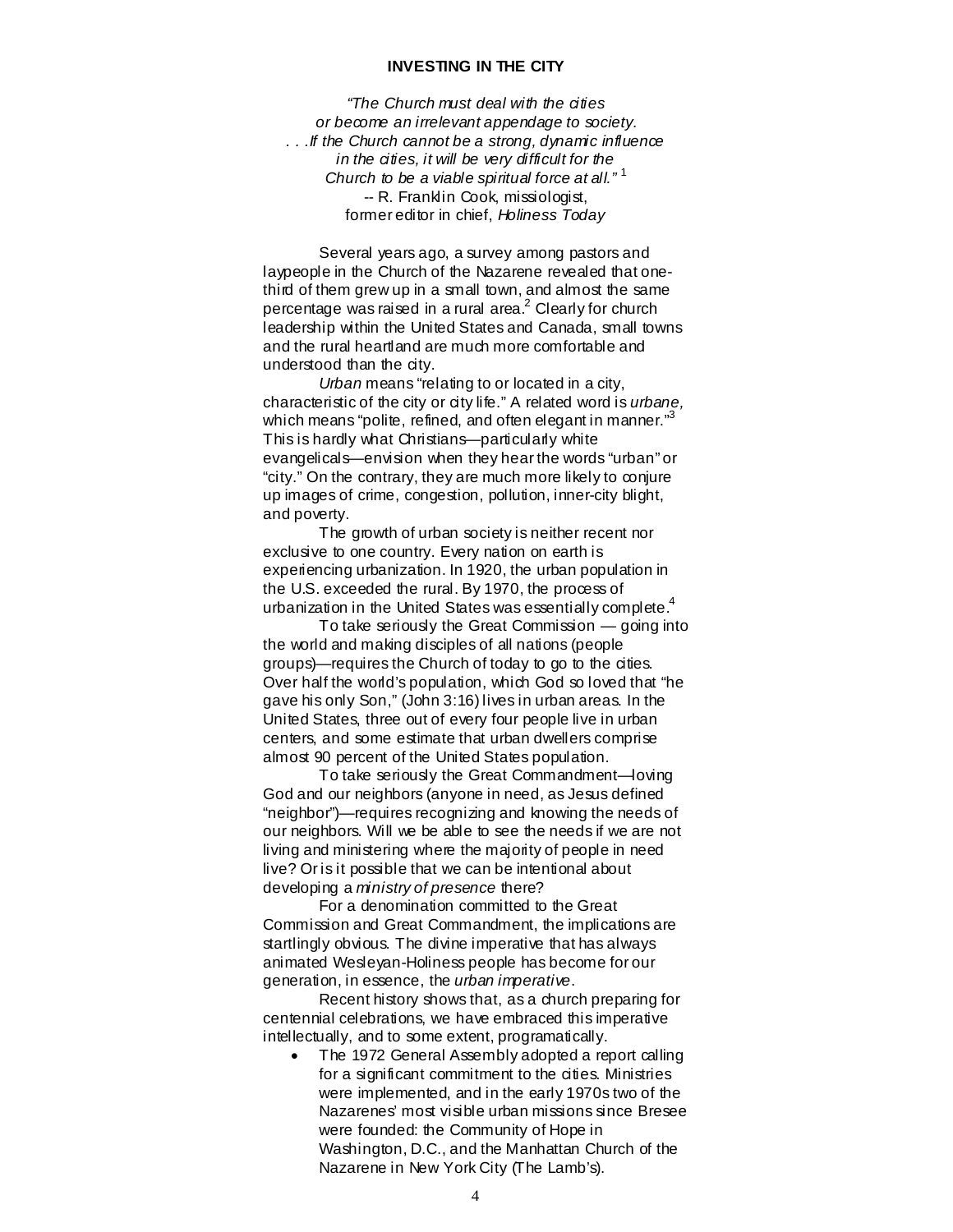- From 1985 to 1995 Thrust to the Cities, a global denominational emphasis, successfully planted churches in 15 world-class cities.
- In 1997, the General Board adopted a recommendation based on "agreement at every level of the church leadership that a comprehensive, denominational urban mission strategy is needed to take advantage of the opportunities for evangelism and new church development in the increasingly urbanized, multicultural societies of the United States and Canada as well as the rest of the world.<sup>55</sup>

While these steps underscore a covenantal awareness of the urban imperative, implementing strategies and maintaining focus on urban missions remain the challenge. This challenge can be overcome by a consistent approach to urban missions integrated by a systematic and disciplined plan for long-term investment in the city.

# **A Long-Term Inv estment Strategy**

 Let's look at some steps that might help us as a denomination make a long-term investment in urban missions.

 1. We can honestly address our theology and identity. Although we identify ourselves as a Holiness church in the Wesleyan theological tradition, surveys show that a significant percentage of our pastors and laypersons hold traditional or neo-fundamentalist beliefs and behaviors.<sup>6</sup> Are the core values outlined by the general superintendents the actual values of a majority of Nazarene leaders in the United States?<sup>7</sup> One's theology of the human condition, the meaning of salvation and holiness, Last Days, and Second Coming will definitely influence attitudes toward the challenges of our cities. We must not forget that the *place*—both physically and psychologically—from which we "do theology" will affect both process and outcome. For example, Black Americans read and interpret the story of Moses and the Exodus far differently than white English-speaking Americans. Position and perspective matter a great deal.

 2. We can determine whether our missiology and the actual practices of missionaries are congruent with our stated Wesleyan-Holiness theology. What distinguishes our outreach techniques and evangelism tactics from churches not in the Holiness tradition?

 3. We can address our ecclesiology, how our theology relates to our church, particularly how the church thinks about itself in relation to the Kingdom of God and the world. Do our corporate worship practices help us engage or protect us from an urban culture? Do our polity and administrative structures reinforce or conflict with a Wesleyan-Holiness theology? What do we ask pastors and church leaders to "measure" in their reporting to district and general assemblies?

4. We can be certain we are experiencing entire sanctification. The fathers and mothers of our denomination were quite dear that the evidence of being in the experience of perfect love was full devotement to God and service to the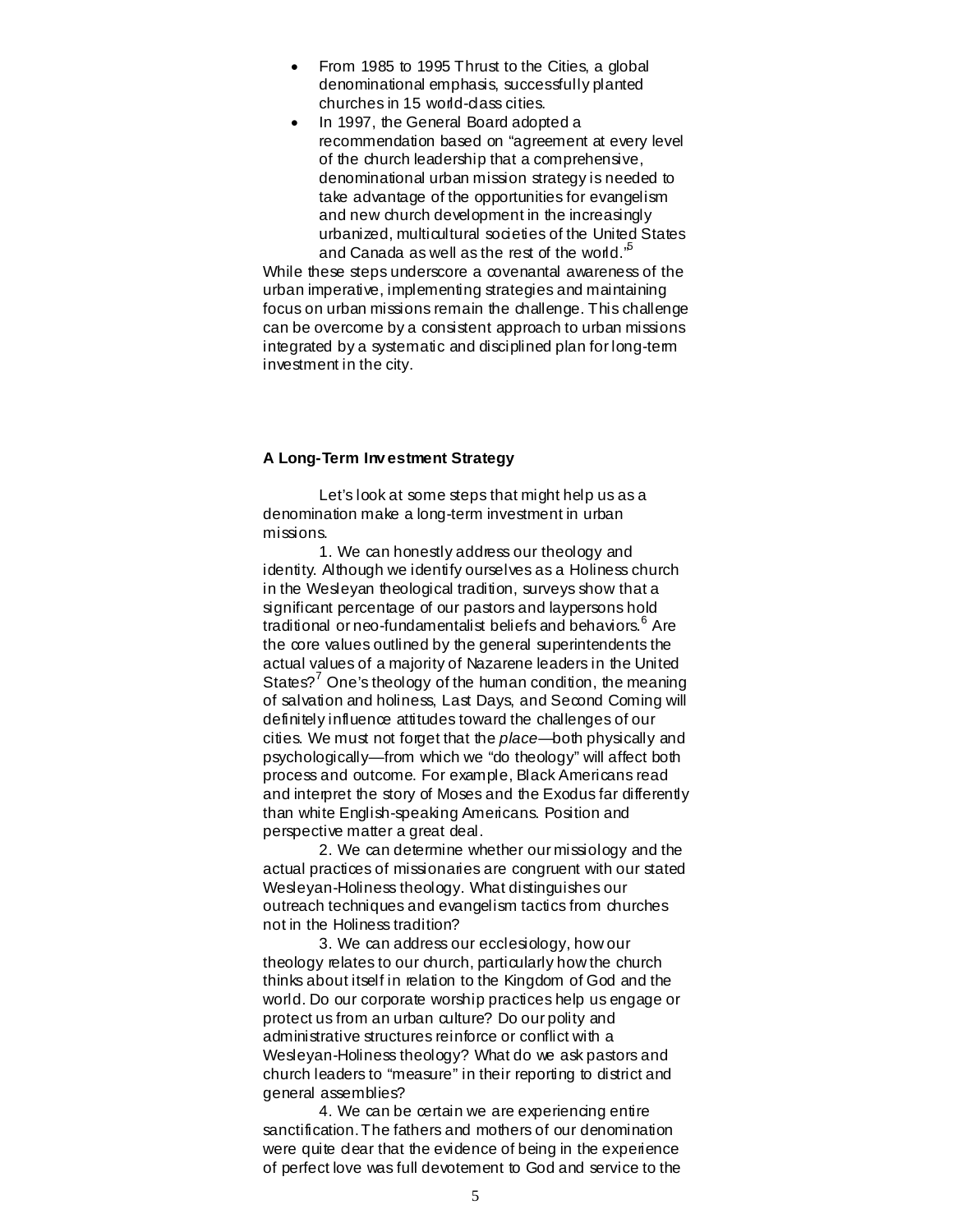poor. In most cases this involved the "neglected quarters of the city. $^{8}$ 

 5. We can consider forming groups among our congregations or Wesley-style "dasses" to seek the heartcleansing experience of perfect love. We should ask the Holy Spirit to purify our hearts by faith from any immoral actions or attitudes including pride, lust, racial prejudices, economic arrogance, gluttony, and greed.

 Churches should invite interested individuals not a part of their congregation who live in the city to form another "class" for the purpose of studying and seeking Christian holiness. Such a gathering might develop into an urban house church or a mission group that discerns a call to serve the city.

 6. We can pray for the city where we live or the one nearest us. Each time we see or hear a news report about some sinful act in the city, we should ask the Holy Spirit to help us resist recoiling with disgust and instead be moved with compassion. One writer said that each time he heard a siren, he realized there were lives in need, possibly facing heartbreaking tragedy. He used the siren as a "trigger" to pause and pray for both those in jeopardy and the responders. It is difficult to hate people or things when we are praying for them on a regular basis.<sup>9</sup>

7. We can consider conducting personal or small group studies of the city. Cities mentioned in the Scriptures, induding the Early Church's missionary strategy, help us construct a theological perspective on the city.

 In addition to biblical and theological approaches, individuals and groups should study a target city. Historically, what are the city's origin and significant historic events? Anthropologically, who are the people groups and cultures present? Sociologically, examine the various components of the city, such as governmental and educational systems, urban design, religions represented, and the arts. How do these interrelate with each other? Economically, what are the commercial "engines," and who are the economically powerful?

 8. Local churches and districts can take an inventory of their financial and building assets. Can under-utilized property in the city be located? Has someone made a major gift to the district for church planting and evangelism that could be directed for urban church starts? Could a "Partnership Fund" be developed to find and purchase urban properties for use in church planting, education institutes, social ministries, and economic development ventures?

 9. We can take an inventory of human resources as well. What leadership assets are available? Can we identify people who demonstrate calls and gifts to serve the city and who are willing to relocate? What leaders already living in the city share a Wesleyan-Holiness theology and philosophy of ministry with whom we could partner or affiliate? Are there leaders, inside or outside the Church of the Nazarene, who posse ss multilingual and/or multicultural gifts who could be recruited and mobilized? $10^{\circ}$  Careful effort should be made to identify not only men but women leaders as well.

 10. We can study traditional missiological strategies and techniques used in international missions. Can any of these be adapted to urban areas in the U.S. and Canada?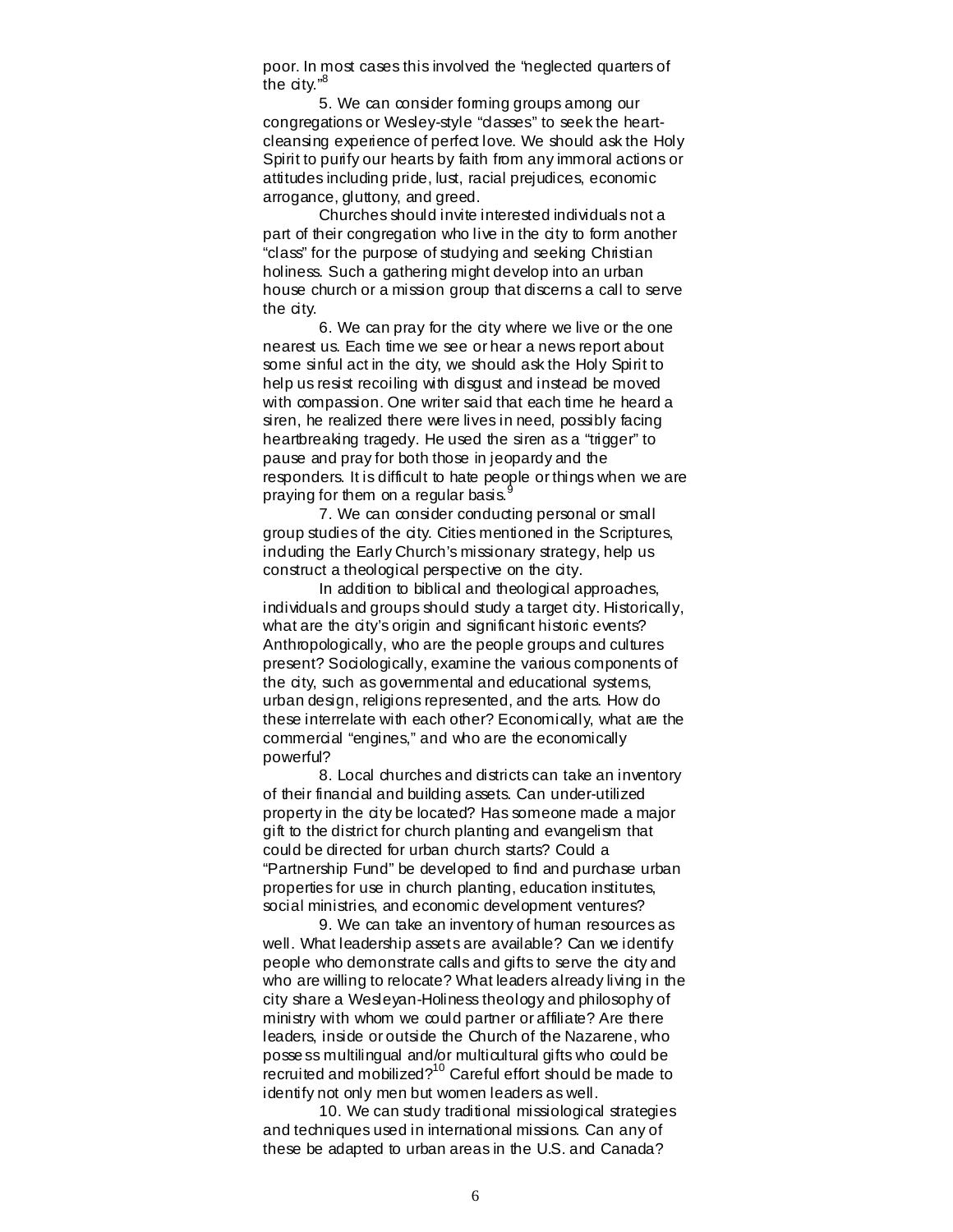All of these actions could be centered in prayer, earnestly seeking God through all means of grace such as the Lord's Supper and the spiritual disciplines induding fasting, meditation, silence, and solitude.

 You are always invited to contact the office of Mission Strategy USA/Canada for further resources such as the *Urban Imperative* video, online help at www.UrbanNazarene.org, and the potential of a live, onsite consultation with urban specialists.

## **The Cost and Return on Investment**

 "Is the monetary cost of ministry in the city just too high?" some are asking. Like everything else in the city, expenses for the basics of ministry tend to be more costly in urban areas than in rural areas or small towns. As stewards of God, it is not inappropriate to question the "return on investment" in urban ministries. However, the "return" must be carefully identified as biblical and consistent with Kingdom priorities. It is equally important to ask, "What price can be placed on obedience to the Great Commission and Great Commandment?"

 Behind this question of cost often lies an assumption that urban churches are small, struggling, and slow to grow, requiring constant financial support from outside sources. In some cases, this may be true. However, a blanket assumption that all urban congregations are financially dependent is simply false. Some of our largest and strongest congregations today in terms of attendance and monies raised are in urban centers.

At the same time, some urban pastors ministering with the poor or new immigrants have expressed growth problems. "We cannot afford to grow anymore until we can find more resources. People are being saved, but they are still hungry, homeless, and under-employed."

 Although this challenge of disciple-making exists, authentically Wesleyan-Holiness ministry has historically experienced "redemption and lift" among the poor. As people believe the gospel and begin to live in Christ and in fellowship with other members of God's body, personal habits change, and lifestyle choices begin aligning with biblical stewardship. The congregation collaborates with the poor in establishing context-appropriate opportunities for empowerment through ministries in education, health care, housing and business development, and "speaking truth to the powers" in seeking to change unjust labor practices, housing, and racial or employment discrimination. Those who were oppressed and in bondage from bad habits, poor choices, unexpected disasters, or socio-economic injustices find they are truly being set at liberty by the Good News of Jesus.

According to one veteran urban pastor, partnerships are the most beneficial approach. "Many denominations give a grant to someone to pastor a church. As I learned 25 years ago, that puts my church and me on welfare. Instead, I want that money put in the bank as a line of credit." When a church building needs repair, he suggests, "Create your own community-development foundation with a building program and building manager. Offer dasses on building, and charge your neighbors for taking the class. Instead of having volunteer carpenters come to fix up your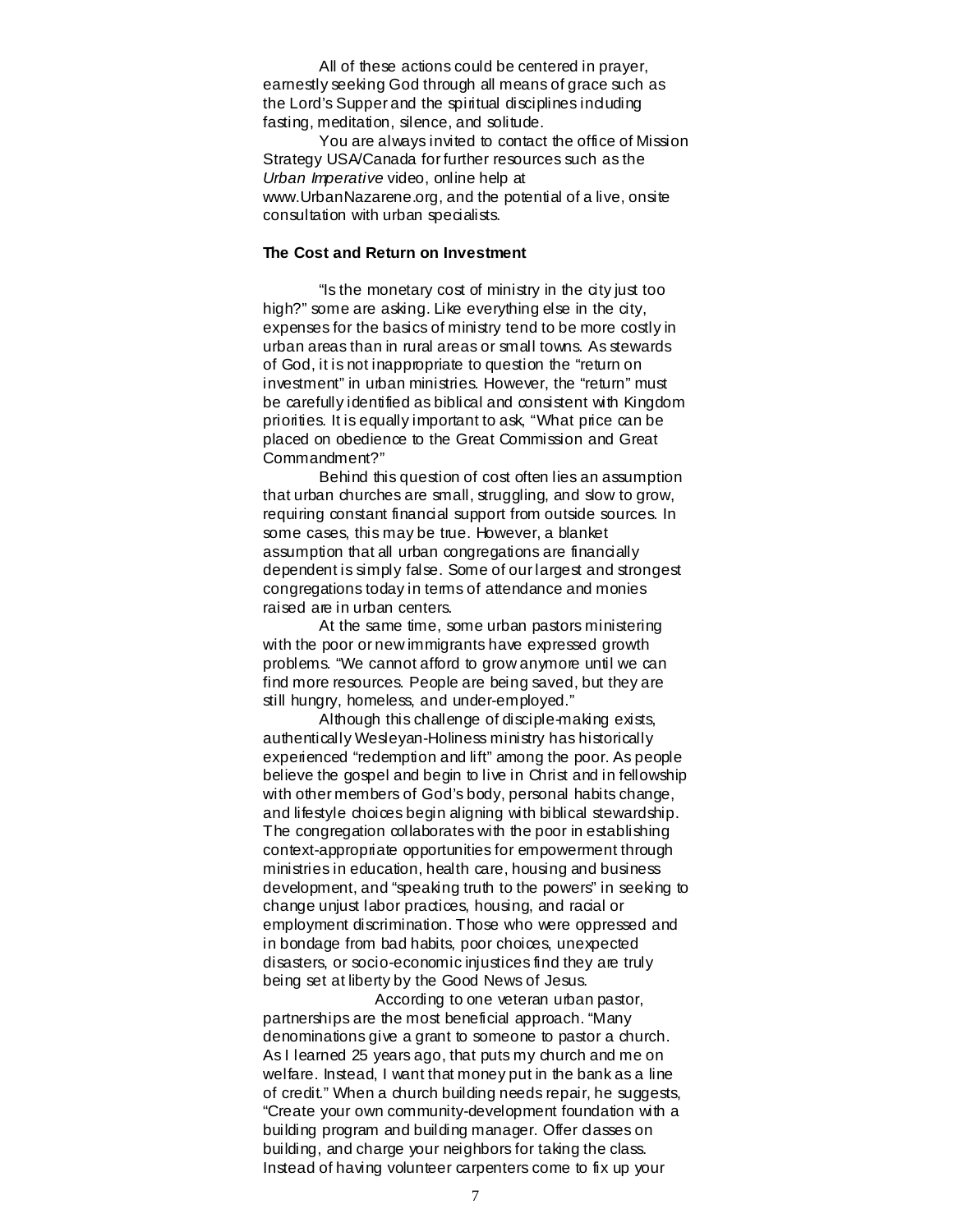building, get them to teach the classes. In the process, they just happen to fix your building."<sup>11</sup> By this process, no one has been demeaned; instead all have been empowered with new skills and confidence that they can work. Eventually, the church can employ those skilled people to rehabilitate housing in the community. The result is new skills, created jobs, and dollars generated by and re-circulated in the neighborhood.

 Of course, urban ministry involves other "costs" as well. People often ask, "Is it safe to live in the city?" Frankly, much of the violence in cities is overstated, especially in major media centers such as Los Angeles and New York.

 But make no mistake—there are dangers facing the urban minister. The city is not always friendly. In some neighborhoods to which we are called, violence is the currency of the streets. The urban worker must make peace with God on these matters of personal safety.

 In light of these real concerns, we might well recall the words of the Reverend Dr. Martin Luther King, Jr.: "A man's not fit to live until there is something he is willing to die for." We need the clarity of mission that Dr. King must have had when he preached these words in his final sermon to his congregation at Ebenezer Baptist Church in Atlanta:

> Every now and then I think about my own death, and I think about my own funeral. And I don't think of it in a morbid sense. Every now and then I ask myself, "What is it that I would want said?". . .I want you to be able to say that day, that I did try to feed the hungry. And I want you to be able to say that day, that I did try, in my life to dothe those who were naked. I want you to say, on that day, that I did try, in my life, to visit those who were in prison. I want you to say that I tried to love and serve humanity. Yes, if you want to say that I was a drum major, say that I was a drum major for justice; say that I was a drum major for peace; I was a drum major for righteousness. And all of the other shallow things will not matter. I won't have any money to leave behind. I won't have the fine and luxurious things of life to leave behind. But I just want to leave a committed life behind.<sup>12</sup>

 Two months after Dr. King spoke these words, an assassin pulled the trigger on a high powered rifle. A 30.06 caliber bullet hurtling over 1,000 miles per hour tore into his neck as he stood on the balcony of the Lorraine Motel in Memphis, Tennessee. Dr. King's voice box was silenced, but his words and witness still speak.

 Just the night before his death, he preached these memorable words:

> Like anybody, I would like to live a long life. Longevity has its place. But I'm not concerned about that now. I just want to do God's will. And He's allowed me to go up to the mountain. And I've looked over. And I've seen the Promised Land. I may not get there with you. But I want you to know tonight, that we, as a people will get to the Promised Land. And so I'm happy, tonight. I'm not worried about anything. I'm not fearing any man. Mine eyes have seen the glory of the coming of the Lord.<sup>13</sup>

We must love God and love the city to which God has sent us. Perfect love casts out fear.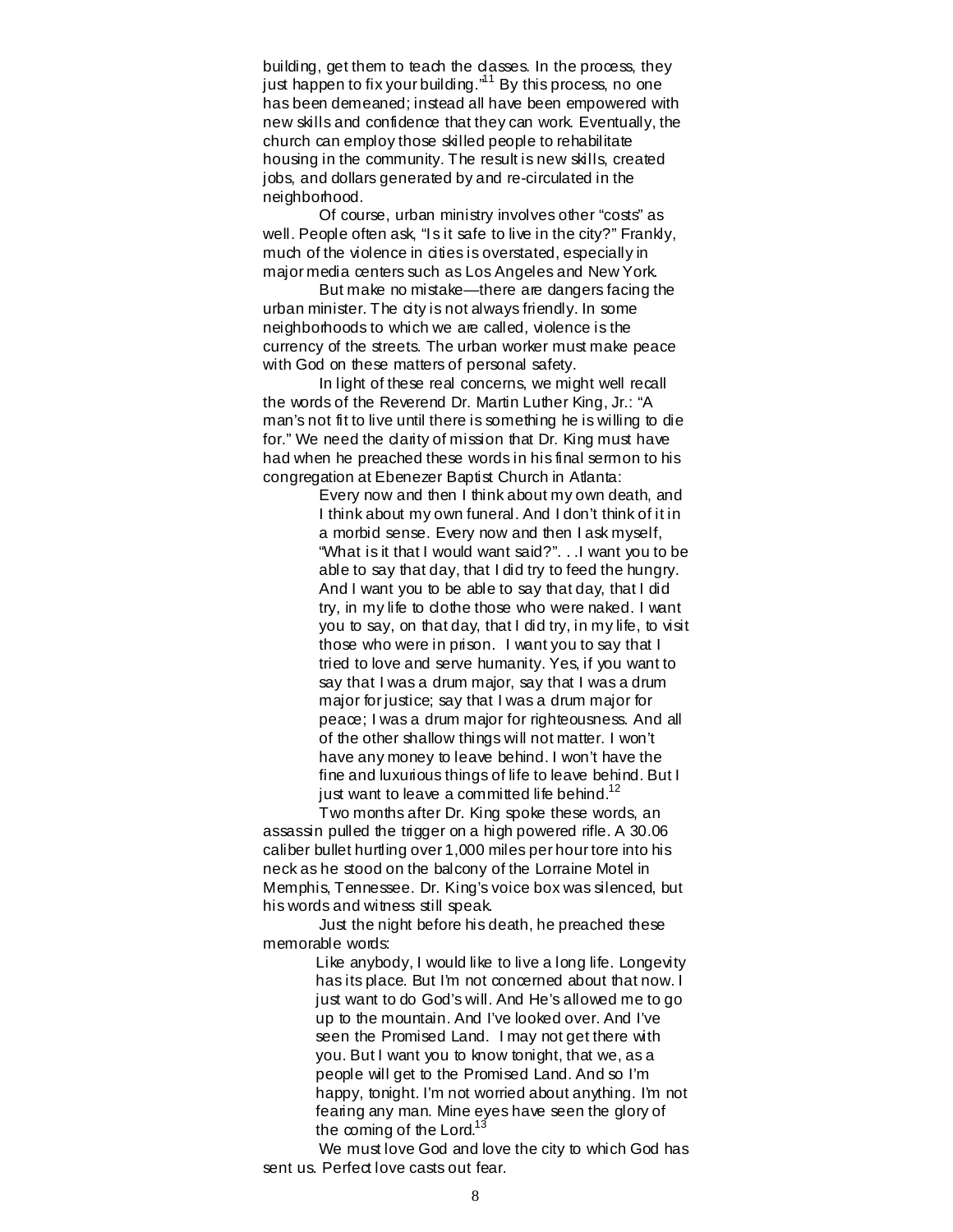According to an old Jewish folk-saying, "We do not see things as they are. We see them as we are." Could it be that our distaste and fear of the city says more about us than it does about the  $div?$ 

 Because Jesus delivered a fatal blow to the evil one through His life, death, resurrection, and exaltation, we are not afforded the luxury to view any person, any situation, any city as hopeless. God has not given up on this world. Even now the whole creation is groaning for redemption. Dare we be so brash to condemn that which God sent His only Son to save?

 Ask God to place the city on your heart. Ask God for a love to see its possibilities. As Goethe said, "Treat a man as he appears to be and you make him worse. But treat a man as if he already were what he potentially could be, and you make him what he should be."

 This truth applies not only to how we relate to men and women but also to how we approach our cities. God sees them for what they could be—places of justice, peace, and security. We are called to be God's ministers of recondilation, servant peacemakers, and truth-tellers. May we be blessed with a prophetic imagination to see things as they should be.

## **The Currency of Urban Mission**

What will characterize urban ministry in the Wesleyan-Holiness tradition? How will ministry invested in the city look?

 It will *not* look like ministry as usual. Like Wesley and Bresee, we must create entirely new structures and responses to our urban realities while respecting the "traditions" of our denomination. In doing so, we recognize that we will inevitably encounter resistance from those who hold to the existing status quo in Nazarene theology, missiology, practices, and polity.

 If an urban theology is informed by the greatness of a Triune God, then an urban missiology will reflect another foundational Christian doctrine: Incarnation. Urban mission must be "incarnational." The redemptive action of God must take on flesh and blood reality in dealing with people's personal sin and the city's systems and structures. Such mission work is done onsite and in the context of a long-term commitment to a city.

 Urban mission is not a program to be brought to the city as much as a process to be lived out in the city with the people, empowering them to determine their future.<sup>14</sup> Some accomplish this through *community development*. 15 Others believe that community development can become too programmatic and argue instead for *community organizing* for long-term development to be truly owned by the community.<sup>16</sup>

 Bob Linthicum, who has been involved with community organizing in both the U.S. and in developing countries, warns that we should expect community organizing in the U.S. to take much longer and cost more money than in developing nations.

 Prayerful study must be given to the kind of evangelism practiced in urban ministry. Although some methodologies effective in rural areas or small towns may not be so in urban centers, the larger issue requiring careful consideration is not technique but rather the *nature* of biblical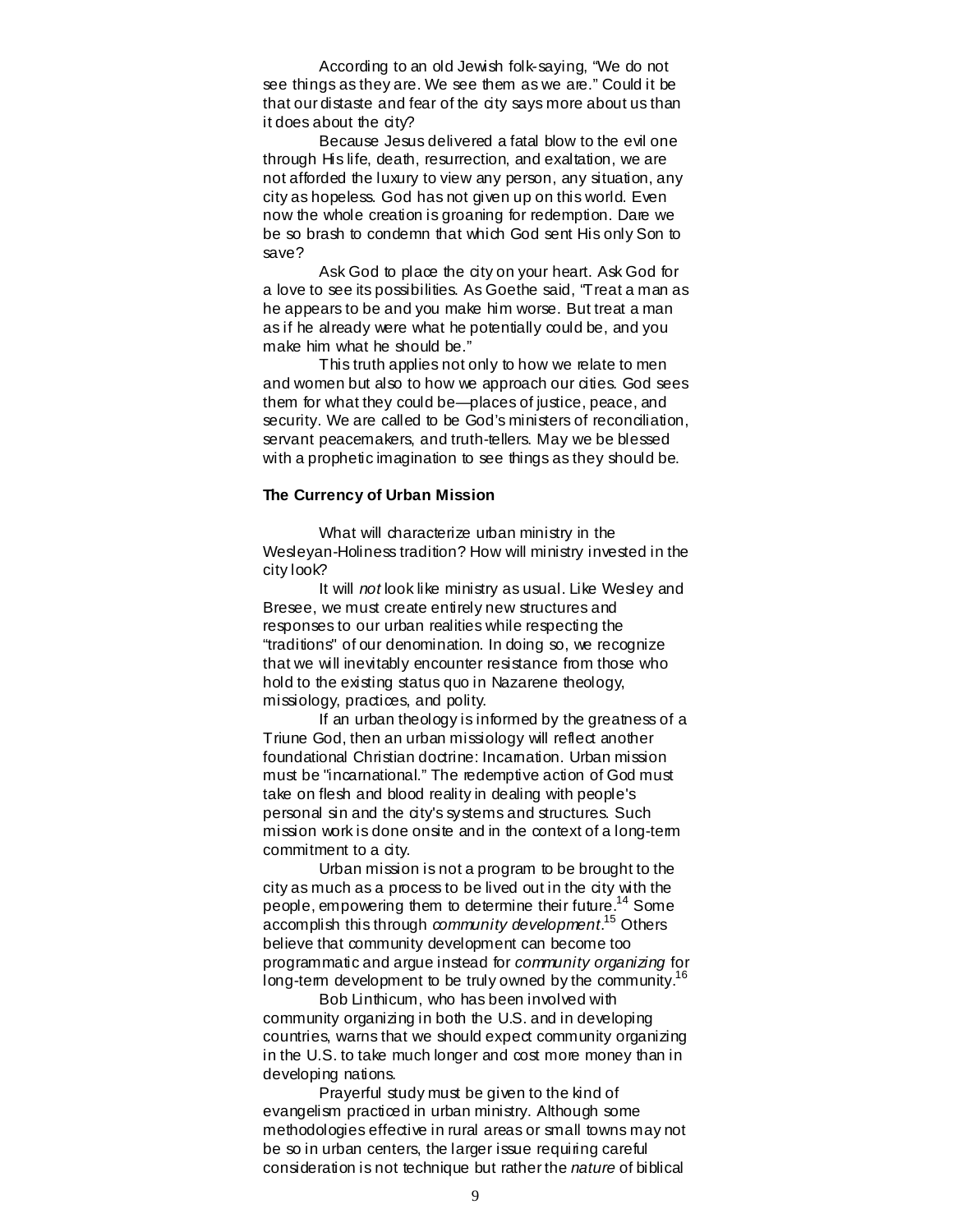evangelism. Understanding biblical evangelism is vital to proclaiming the Good News to the city with integrity, authenticity, and power.

 We must consider: How is the gospel "good news" for urban dwellers? What does it mean to proclaim Christ to the city? What will urban centers of gospel proclamation look like? $17$ 

# **The Scriptural Meaning and Value of the Gospel**

We must remember the message we prodaim is the *evangel*, the gospel, which can be translated "Good News." That Good News is the news of the Kingdom of God breaking into this world. God's rule has come. John the Baptist gives a preview of the news story, but Jesus is the main reporter. He announces that people should change their thinking and believe now because the Reign of God has arrived. In this instance, truly the Message and the Messenger were one and the same.

 Although not everyone had the same opinions on exactly how that Kingdom would come, the results of its coming were generally held in agreement. The just rule of God's Messiah would bring shalom, a time when righteousness and peace would kiss (Isaiah 51:7, 58:6-7, Psalm 85:10). In other words, all God's creation would function as designed.

 "The Spirit of the Lord is upon me, because he has anointed me to preach good news to the poor. He has sent  $me$  to prodaim release to the captives and recovering of sight to the blind, to set at liberty those who are oppressed, to proclaim the acceptable year of the Lord" (Luke 4:18-19).

 These words from the prophet Isaiah were understood to speak of the promised Messiah, or Anointed One. God's Messiah would do the work of God. The Messiah would announce the year of Jubilee when justice and peace would be present in the community.

 The commonly held expectation was that the Messiah would accomplish all that had been promised: to save the people from their sins, which they understood to indude right relationship with God and people and shalom, a health and wholeness, and holiness in all aspects of their lives and communities. All this, Jesus said to His neighbors in His inaugural sermon in His hometown synagogue, had been fulfilled in their hearing.

 His homefolks' immediate reaction to His message was not an invitation for "extended meetings." It was an enthusiastic response to be sure but not in a way that made Jesus want to hang around for post-sermon fellowship.

Nevertheless, others would respond far differently. Through His deeds and words, Jesus drew followers that gladly believed His claim and confessed Him as Messiah, or Christ.

 The New Testament writers affirm Jesus is God incarnate. He announces the Good News, and He *is* the Good News. Jesus is the Christ, the complete fulfillment of the people's long-expected hopes for God's redemptive inbreaking.

 His ministry resonated with those to whom the power and potential of Kingdom Jubilee would mean most. Only in a militaristic or nationalistic sense of messianic expectation did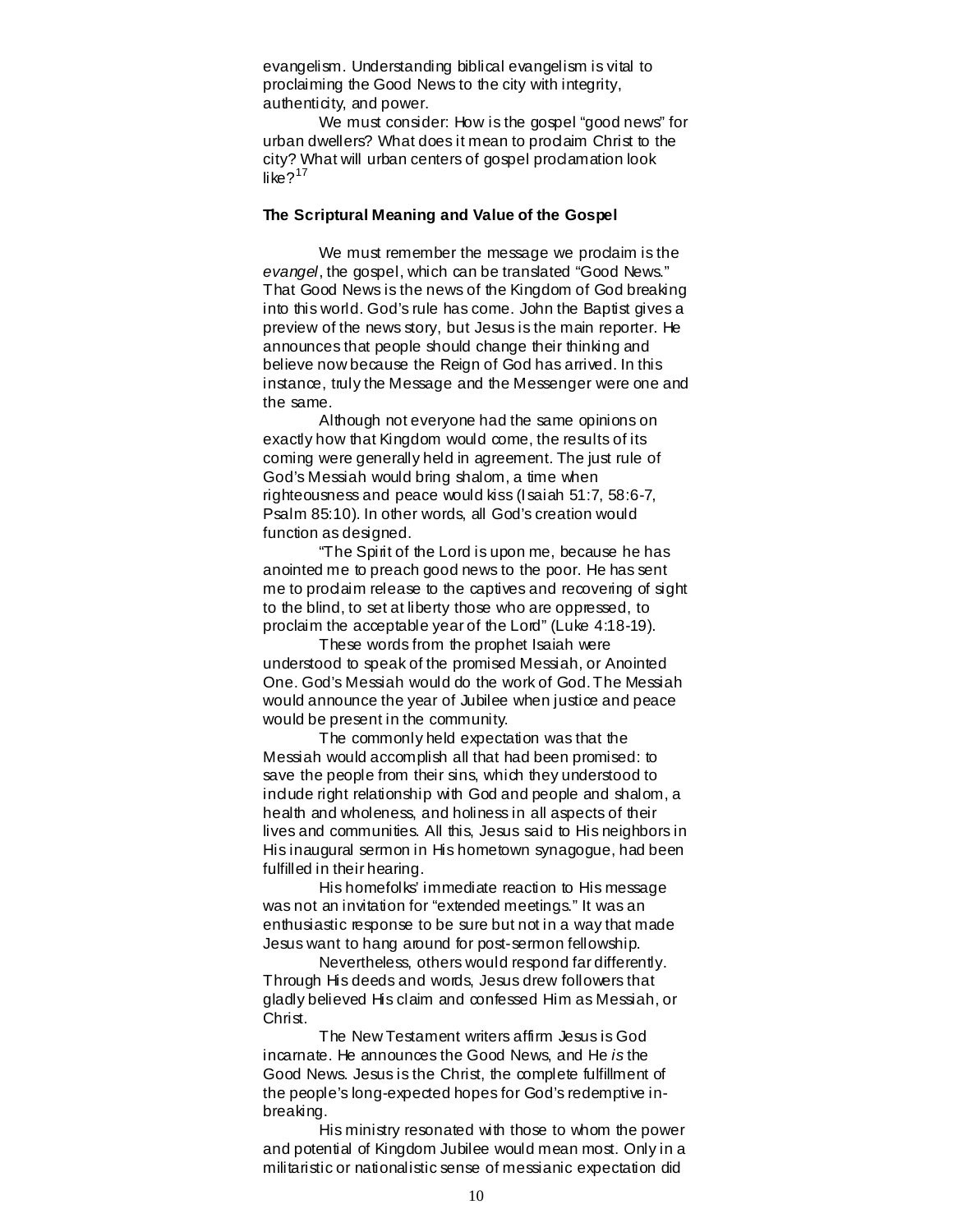Jesus fail to perform. His ministry and mission fulfilled all the Old Testament hopes to save His people from their sins. This salvation saturated *all* facets of life with redemptive love.

 For this mission of salvation Jesus sent His disciples, while still with them: To preach, teach, heal, and announce the Kingdom of God was at hand. Repent and believe! This was Jubilee language indicative of radical reversal in the daily lives of people and their social systems.

 For this mission of salvation Jesus also sent the disciples at His Ascension: To make disciples and teach them "all that I have commanded you" (Matthew 28:20). These words allow for no division of those teachings into categories of importance.<sup>18</sup>

 The Early Church demonstrated this comprehensive salvation in the communities it touched. The gospel of Christ has the power to transform lives and reform communities. The authentic heralding of the evangel produces disciples and church planters who understand H. Richard Niebuhr's maxim: Christians are not "those who are saved out of the perishing world, but. . .those who know that the world is being saved."<sup>19</sup>

 John Wesley's understanding of Scripture offers a much fuller view of salvation than many American evangelicals teach:

> By salvation I mean, not barely . . . deliverance from hell, or going to heaven; but a present deliverance from sin, a restoration of the soul to its primitive health, its original purity; a recovery of the divine nature; the renewal of our souls after the image of God, in righteousness and true holiness, in justice, mercy, and truth. . . . Now, if by salvation we mean a present salvation from sin, we cannot say, holiness is a condition of it; for it is the thing itself. Salvation, in this sense, and holiness, are synonymous terms. $20$

Offering people salvation *in this sense* is a distinctly different task than the practices of "evangelism" so common to American Evangelicals.

 Mr. Wesley also made no "distinction between individual and social ethics because the Bible would not allow it." Timothy Smith warned Nazarene leaders in 1979 about "our tendency not to define entire sanctification as perfect love toward our fellow human beings as well as toward God."<sup>21</sup> Investing wisely in the cities will require us to recapture an understanding of holiness that indudes perfect love for God and our neighbors.

 Wesleyans claim to have a radical optimism because of God's great grace. We need a greater view of sin to go with this greater grace. We must regain a view of sin as both personal and systemic, along with an equally expansive view of the Atonement that affirms what the Scriptures teach: In Jesus' life, death, resurrection, and ascension, the works of the devil are destroyed in both individual human hearts and social institutions.

## **Fully Funding the Urban Inv estment Plan**

 We must make a full commitment to be present in the city with the gospel, advocating for those in need and on the edges of society, providing healing ministries for those sick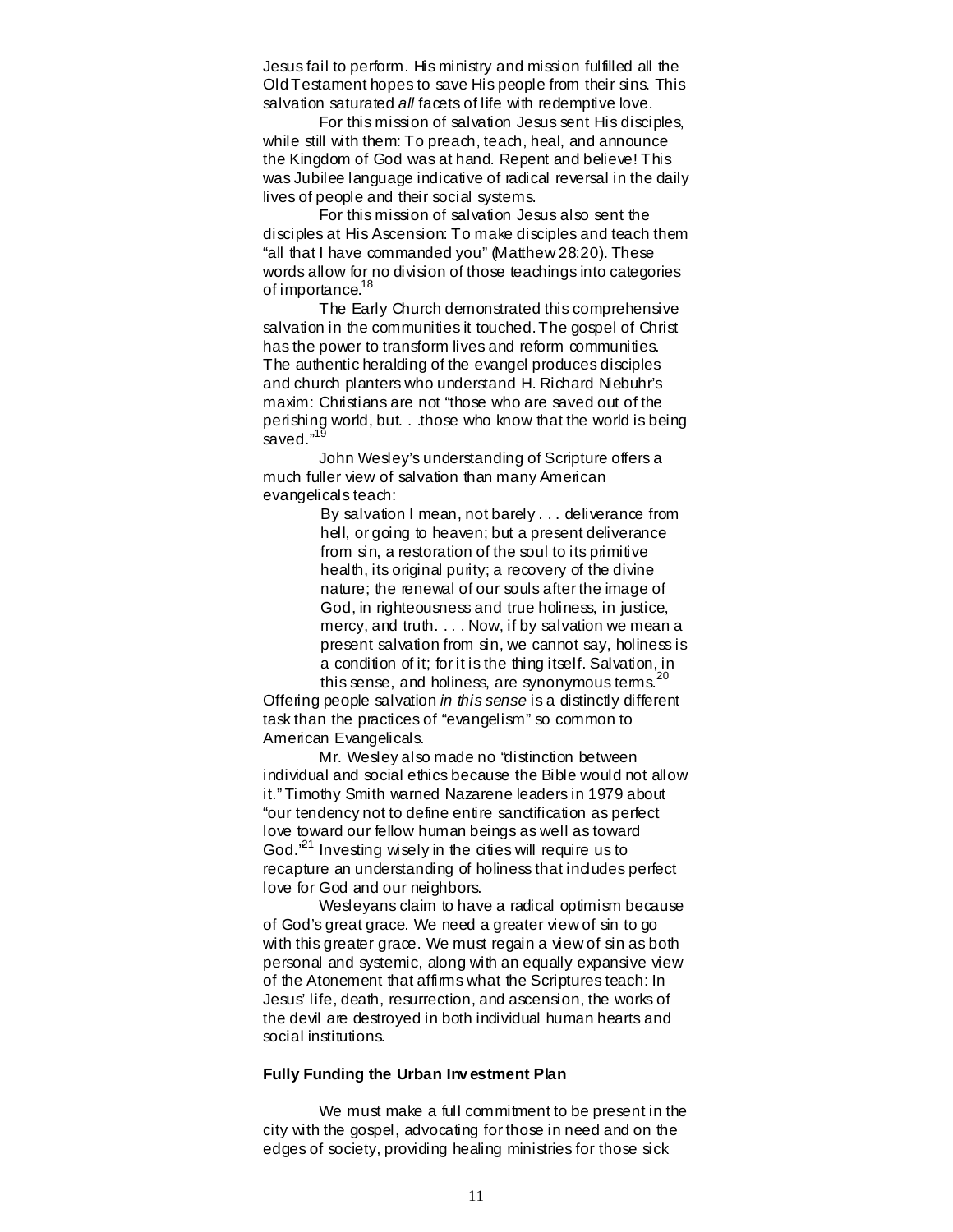and bound by addictions, promoting and developing ministries for justice and peace in the community.

 To declare the gospel successfully to an urbanized world will require investing the resources necessary to understand and engage city life, developing "languages" that communicate in urban cultures, and supporting the research and development of new forms of congregational ministries.

 The Church founded by Jesus was born in a city. The church named after Jesus the Nazarene was likewise born in another city nearly two millennia later. Our denomination subsequently formed was galvanized by a desire for Christian perfection and a passionate love for the poor, primarily in America's cities.

 Our tradition and theology view the city as a particularly valuable place for ministry. God has given us a history of success in urban ministry.

 It is now imperative that we revive the church's historic and recent engagement with the city. It is imperative that we redaim the God-given mission to "spread scriptural holiness."<sup>22</sup> It is imperative for our theological integrity. It is imperative that we commit to a full engagement and investment in the cities of Canada and the United States. Anything less will be insufficient and potentially damaging to the credibility of the gospel.

Poverty in the city is more than economic. We must also recognize in many city neighborhoods a poverty of hope, a loss of belief in the possibilities of a future, giving up thinking that things can ever change. In other neighborhoods, a poverty of affluence chokes out an abundant life, even in the midst of an abundance of things. For these urban dwellers, the questions are not about economic success but rather about finding everlasting significance for life.

 The Christian gospel provides full salvation for every kind of poverty. There is forgiveness of sins, freedom from past guilt, and possibility for a new future through faith, producing new purpose and meaning. Those who may have given up believing anything good could happen find themselves alive with holy imagination, a radical optimism, and "the conviction of things not seen" (Hebrews 11:1).

 When people really believe that things can be changed and that they can participate in that process, a foundation for lasting transformation has been laid. Regaining lost hope often requires the faithful presence of others standing by and living with them, being God's grace in the flesh to them, believing with and sometimes for them in the gospel's radical daim that God's steadfast love is the greatest of all powers. For these reasons, the Church's constant, full investment in the city is critical to the gospel's credibility.

 Our level of investment in urban ministries will prove where our doctrinal and missional heart truly is. As our Lord said, "For where your treasure is, there will your heart be also" (Matthew 6:21).

#### **Bullish or Bearish on Society's Future?**

 The Church itself can be a place of little hope if it views society from what sociologists call a "paradigm of secularization." This viewpoint says, "As modernization increases, religion becomes more marginal and is replaced by secular understandings and values."<sup>23</sup>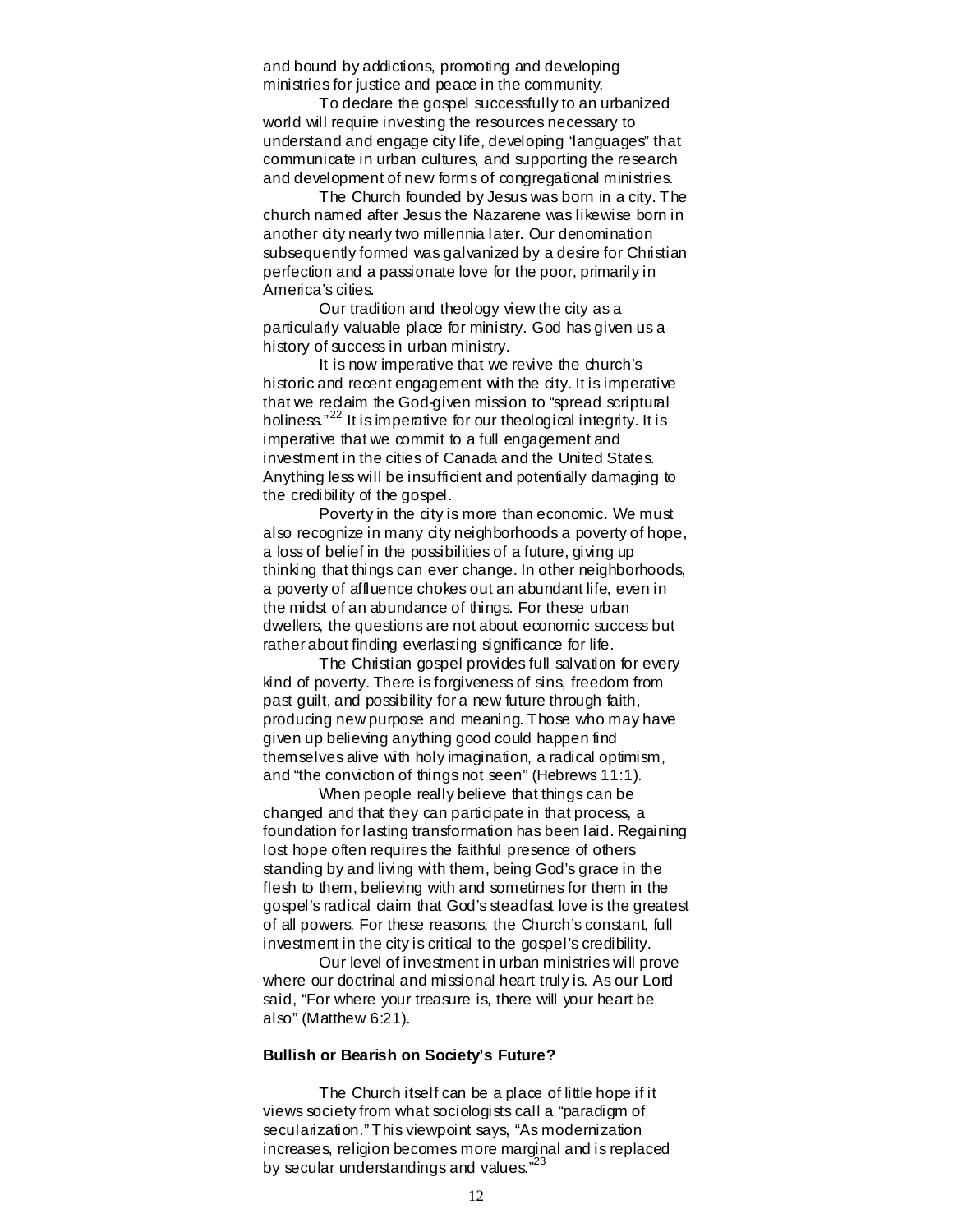If we operate from this paradigm, we will buy into the philosophy that "we live in a post-Christian era in a society that is hostile toward the church. The demise of the traditional family is near. Without moral values, the criminal population increases so rapidly that we cannot build enough jails fast enough to house it. Churches must increasingly appeal to participants who are selfish consumers. We can no longer take the loyalty of people for granted. Religious ideas cannot be authoritatively imposed. We should not use the Bible, the hymnal or symbols like the cross since Americans have few, if any, Christian understandings." According to Nazarene sociologist Kenneth Crow, this paradigm of secularization "appears to be the dominant understanding among social scientists and in the church." $^{24}$ 

 A denomination operating from this paradigm will be far less likely to invest in intentional, sustained efforts of urban missions. In spite of the demographic facts about the vast majority of city people needing and potentially responsive to the transforming love of Christ, any church filtering these facts through the secularization paradigm will likely condude that it is impossible to transform godless cities.

 Thankfully, there is another paradigm, one that views "the church and individuals as free agents who are able to make choices. It is not deterministic." Those who operate from this paradigm see "the church as an independent variable, able to influence society. . . . It is clear that religion has not become marginal to American society.<sup>25</sup> These Christians see cities as anything but godless and recognize the wide array of religious and spiritual practices available in urban communities.

 Few city dwellers are atheists. The question for most is not "Does God exist?" but "What is God like?" and "Is God powerful enough to make a difference in my life and community?"

 In spite of this spiritual searching and the positive ministry paradigm that affirms the Church's potential to influence the city, sociologist Kenneth Crow reflected in 1996, "It seems to me we Nazarenes tend to understand the church and our role in society from the viewpoint of something like the secularization paradigm. . . . If there has been a shift in Nazarene identity, perhaps it is because we came to accept the secularization paradigm." Yet, as Crow suggests, is not the "free will paradigm . . . a better fit with our beliefs and heritage"?<sup>26</sup>

What we believe about free will versus secularism is not an esoteric issue of interest only to researchers, sociologists, and academicians. On the contrary, the paradigm we choose through which to view our world and more specifically our view of urban ministry has profound significance. Our viewpoint will influence our theology, missiology and mission strategies, educating systems, and institutional decisions regarding resources and priorities. How we define our obedience to the Great Commission and Great Commandment and what that will look like in practice will depend in part upon the paradigm from which we choose to offer our "obedience."

 If we are faithful to our Wesleyan-Holiness heritage, we will fully invest in urban ministries that will serve all Christendom with a Kingdom view, holistic in approach,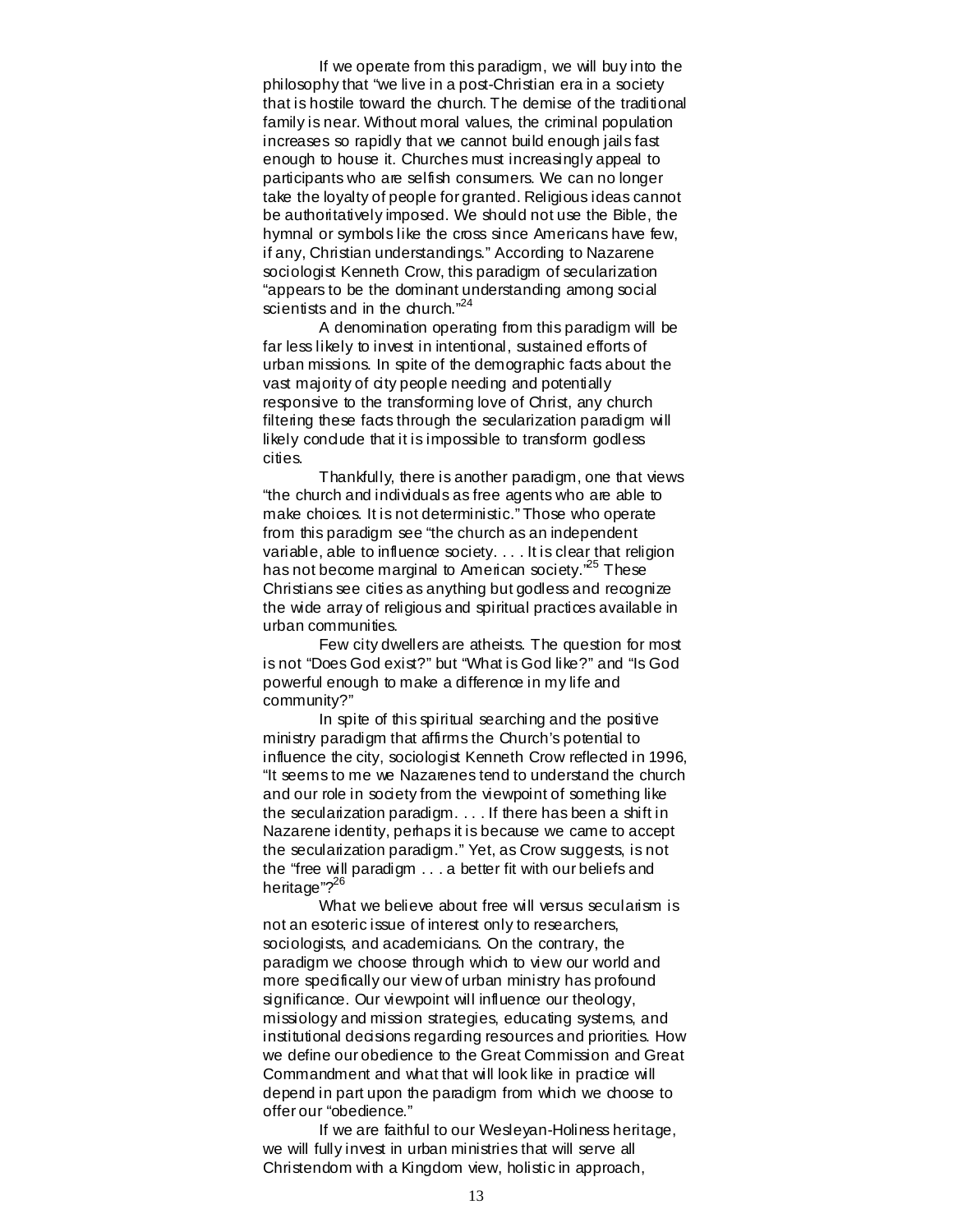ceasing to make biblically inaccurate distinctions between personal and public righteousness.<sup>27</sup> Our Wesleyan-Holiness roots call us to minister incarnationally and with a passionate, gracious optimism in the possibilities for personal and social transformation.

*"God's command through Jeremiah is yet to be internalized today,* 

*'Seek the welfare of the city where I have sent you into exile, and pray to the LORD on its behalf, for in its welfare you will find your welfare'" (Jeremiah 29:7).* --Oliver R. Phillips, director of Mission Strategy USA/Canada for the Church of the Nazarene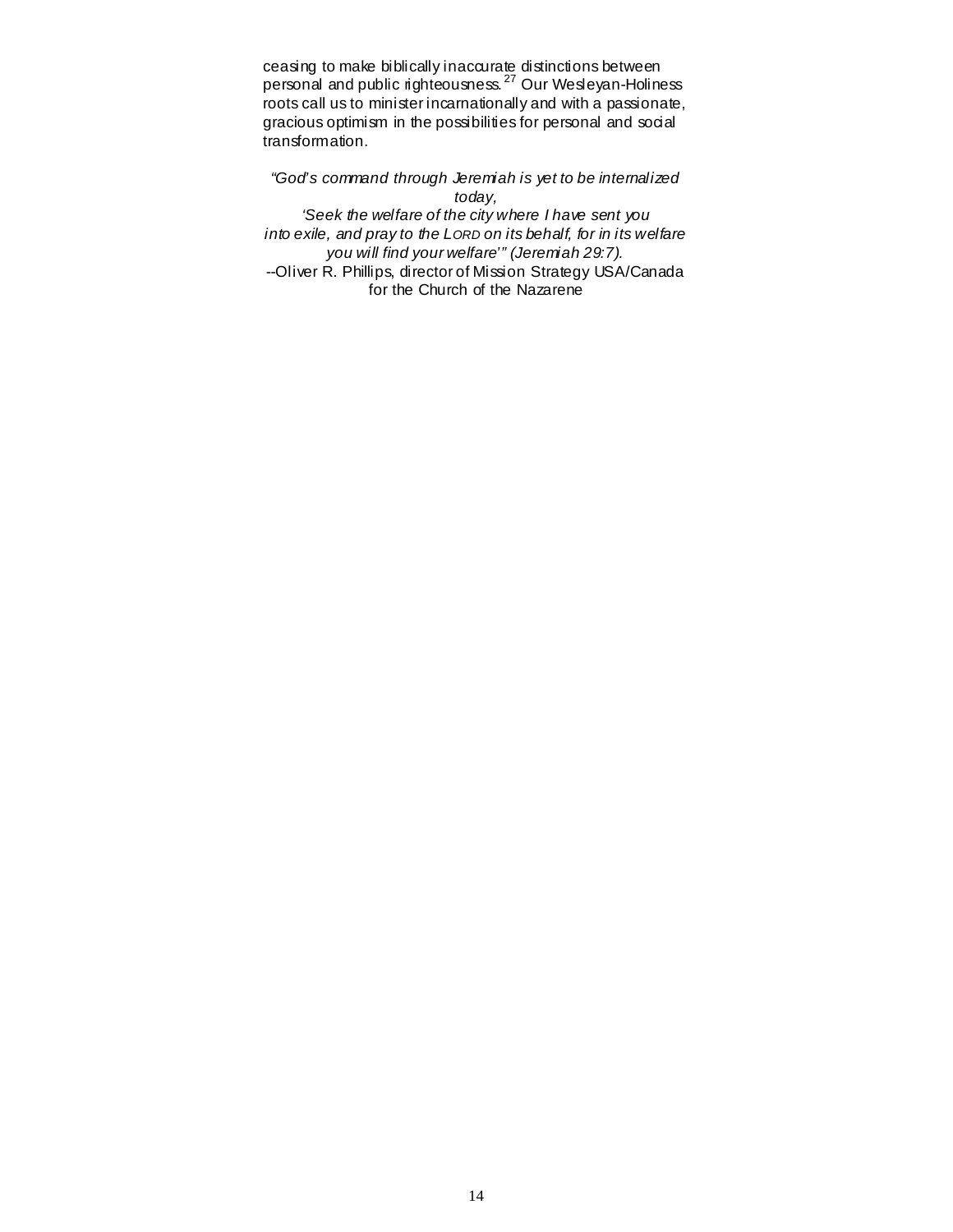#### **The Preferred Future**

Nazarene Theological Seminary's president Ron Benefiel (former pastor of Los Angeles First Church of the Nazarene and founder of Bresee Institute for Urban Training) has noted, "The need and opportunity for the Church to minister in the city is evident. The challenge is certainly there before us. The question is whether or not we will respond by taking the good news of the Gospel into our cities."<sup>28</sup>

Nazarenes claim to take the Scriptures seriously. Then we must take the Great Commission and Great Commandment equally seriously. Add to these the Scriptural truths the facts of an urbanized world and the imperative before us could not be more clear.

The mission strategy of the New Testament church is evident from a quick scan of the list of letters the apostles wrote to the churches they had planted in the cities of their day. For those who use the "harvest principle" to determine deployment of mission resources, the ripe harvest fields today are in the cities. For holiness people, this harvest has always been in the cities—from Wesley in Bristol, Palmer in New York, the Booths in London, to Bresee in Los Angeles. Along with the countless others they inspired and led, these men and women courageously responded and showed us the way of the urban imperative.

Ministering with people in cities is challenging, the issues often complex, and questions will be many. But there can be little doubt it is the imperative for the Church today, and especially so for a denomination in the Wesleyan-Holiness tradition.

What remains to be seen is will we as a people be faithful to Scripture, its historic tradition, a reasonable, rational understanding of population realities, and recent experience in the cities. Will the Church responding to this urban imperative, direct its resources to minister intentionally and intensively and extensively in the urban centers of the United States and Canada?

Should these arguments prove unpersuasive, let me appeal baldly to the pragmatic, "can do" attitude of the American culture. A church committed to the Great Commission and Great Commandment surely realizes that it can be faithful to these only as it can connect with people. Today, the overwhelming majority of people in the United States live in an urbanized context. Now what can be the long term result for church growth and the literal survival of the institution by planting churches in rural and small towns since fewer and fewer people live in those places? Religious sects that will not invite "outsiders" into the fellowship and practice celibacy do not exist long. Churches that insist on ministering exclusively to their own kind and in their group's native language will soon disappear as the second and third generation children of these immigrants speak primarily the language of *their* country and limit use of their parents and grandparents' traditions to holidays and the occasional family celebration.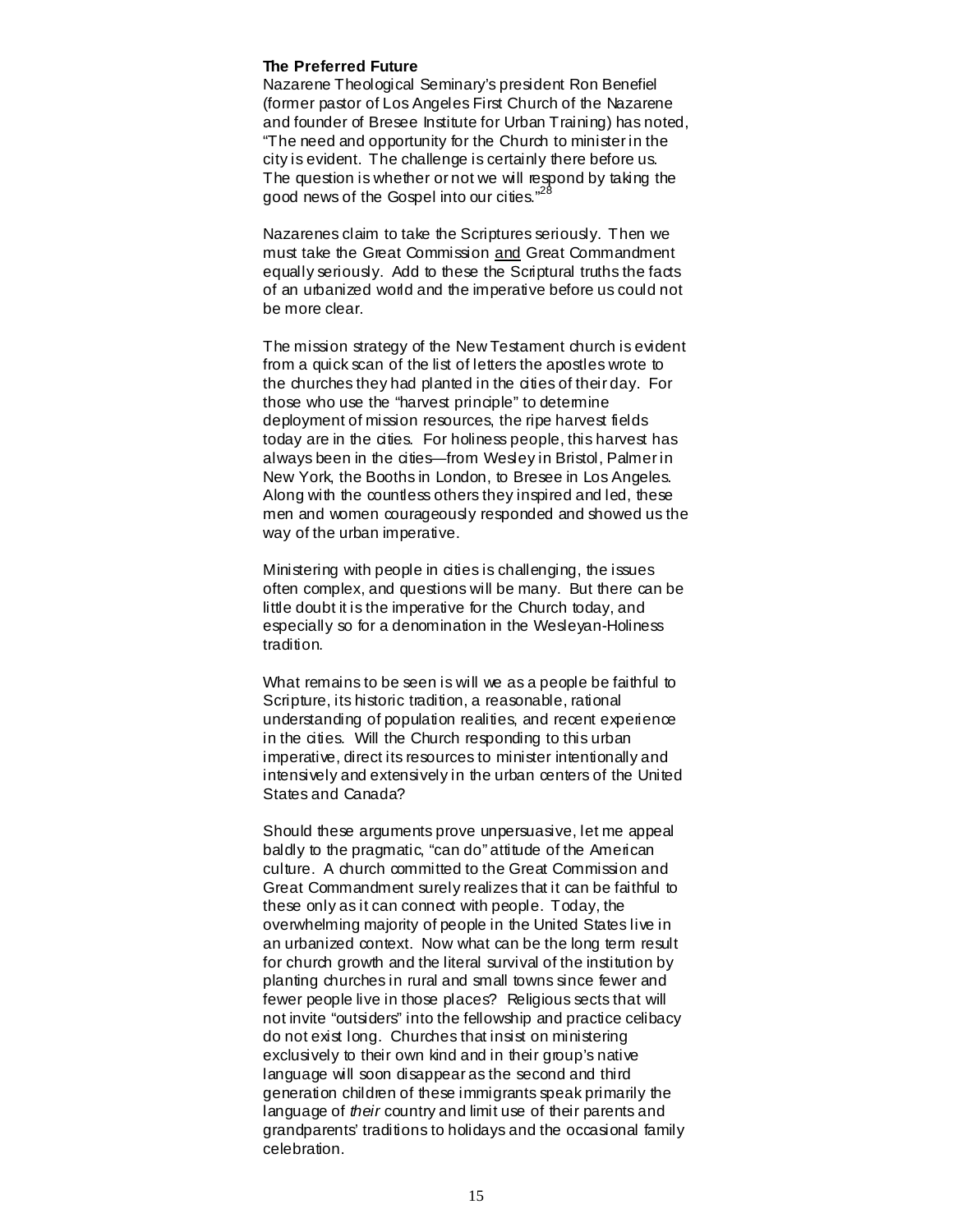Ron Sider wrote a few years ago: "three sets of facts simply do not fit together. There is widespread poverty in our world. The Bible says God and his faithful people have a special concern for the poor. And North American Christians give less and less every year.<sup>29</sup> To his strong words, let me add three additional sets of facts: The Christian church's beginnings, as well as the Wesleyan-Holiness tradition's ministry focus were the cities. The United States is an urbanized nation. Only 33% of Nazarene churches in the U.S. are in large cities.

Ninevahs are not pleasant places. Certainly not places that God-fearing people would want to visit let alone live with those pagans and cultural misfits. But remember the facts of the Biblical record: A Holy God is concerned about unholy people. A prophetic, missionary message can reach into another culture. Cities can be won; redemption and transformation can take place.

One veteran urban practitioner and educator volunteered a warning: The worse thing a denomination could do is to start something (in urban ministries) that it can't or won't finish.<sup>30</sup> As we have seen, the Church of the Nazarene has a record of engaging and disengaging from the city. We need to listen to the wisdom in this warning and make choices accordingly.

## **Mission Strategy Initiatives**

Mission Strategy US/Canada ministry, operating within the department of US-Canada Mission Evangelism remains a ready resource for districts in this urban imperative in two distinct ways.

# District Urban Initiative

.

With a growing recognition that cities represent the epicenter of God's abiding grace, Mission Strategy has initiated urban strategy workshops with district superintendents and their leadership in an effort to formulate designs for an increased holiness pre sence. Workshops have been held in Cleveland, Seattle, and Minneapolis.

While the jury is still out on the results of these efforts, it is our conviction that the urban centers represent a harvest of untapped human capital that could be the challenge for decades to come. In Seattle alone, because of the workshop conducted, more than six Hispanic congregations would be started.

In the future Mission Strategy shall continue to partner with districts to develop strategies for launching assaults on cities through:

- 1. Assessing ministry potential through a SWOT analysis
- 2. Defining the mission of the district and local congregations
- 3. Exploring the options available through demographic research
- 4. Designing a district and local ministry plan

Urban Mission Resource Centers

• Urban Mission Resource Centers

With the increasing stock of church buildings vacated by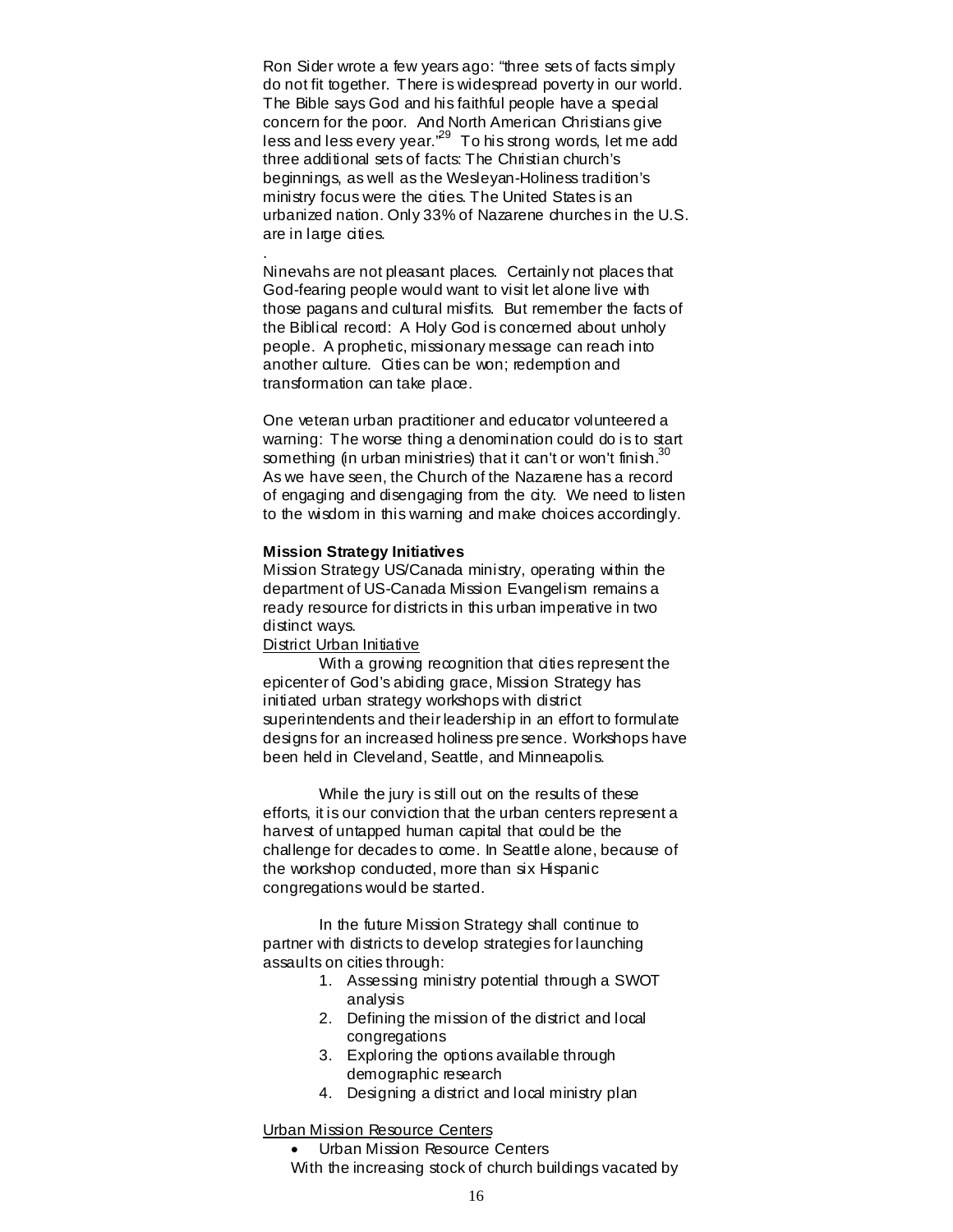urban plight, Mission Strategy would help design strategies to transition these edifices into *Urban Mission Resource Centers.* These buildings would be transformed into centers of comprehensive missional opportunities for the training of urban leaders and the implementation of strategies and programs for urban evangelism.

A UMRC would create its own 501(c) 3, with a board of directors and shall be resourced by funding from a partnership of interested congregations, foundations and state entities. This opportunity could be the catalyst for a NewStart congregation as well as the conduit for urban community organization and development.

## UMRC concerns:

Education: Providing education about changing communities, issues concerning urban ministry and ways churches can respond, small church ministry, and other relevant topics. Research: Providing congregations with practical information about their community, including demographic and sociological analysis. Statistical analysis and interpretation may also be available.

Training: The urban community brings special challenges in interpersonal relationships. The Center will provide education seminars and personal development workshops in the areas of human diversity, racism, reconciliation and relationship issues.

Community Development: The center would be the incubator for the implementation of programs that address the structural barriers that hinder residents from asse ssing community services and entitlements.

*The Urban Imperative* is a video and a booklet. Both resources depict the burning need to collectively respond to the challenges and opportunities that the urban mystique presents to the church today.

The Nazarene Centennial Urban Renaissance is a national event being planned for the city of Philadelphia. With the theme of "To the City with Love," the critical objectives of the city plunge are:

--- To promote a national event that adds an urban emphasis to the centennial initiative.

--- To cooperate with the Philadelphia District to identify inadequately evangelized people groups and to pursue their evangelization.

--- To locate Anglo communities in urban areas that have been overlooked and are deprived economically and spiritually and help establish ministry by setting the groundwork to start new churches.

--- To demonstrate a denominational commitment to establish a holiness presence in urban areas.

--- To equip leaders by conducting workshops and seminars on church-related community development.

--- To coordinate the development of an Urban Mission Resource Center to serve the Philadelphia District, and possibly multi-districts.

--- To celebrate the accomplishments of national CMC's and GSC's in their outreach to the poor and marginalized.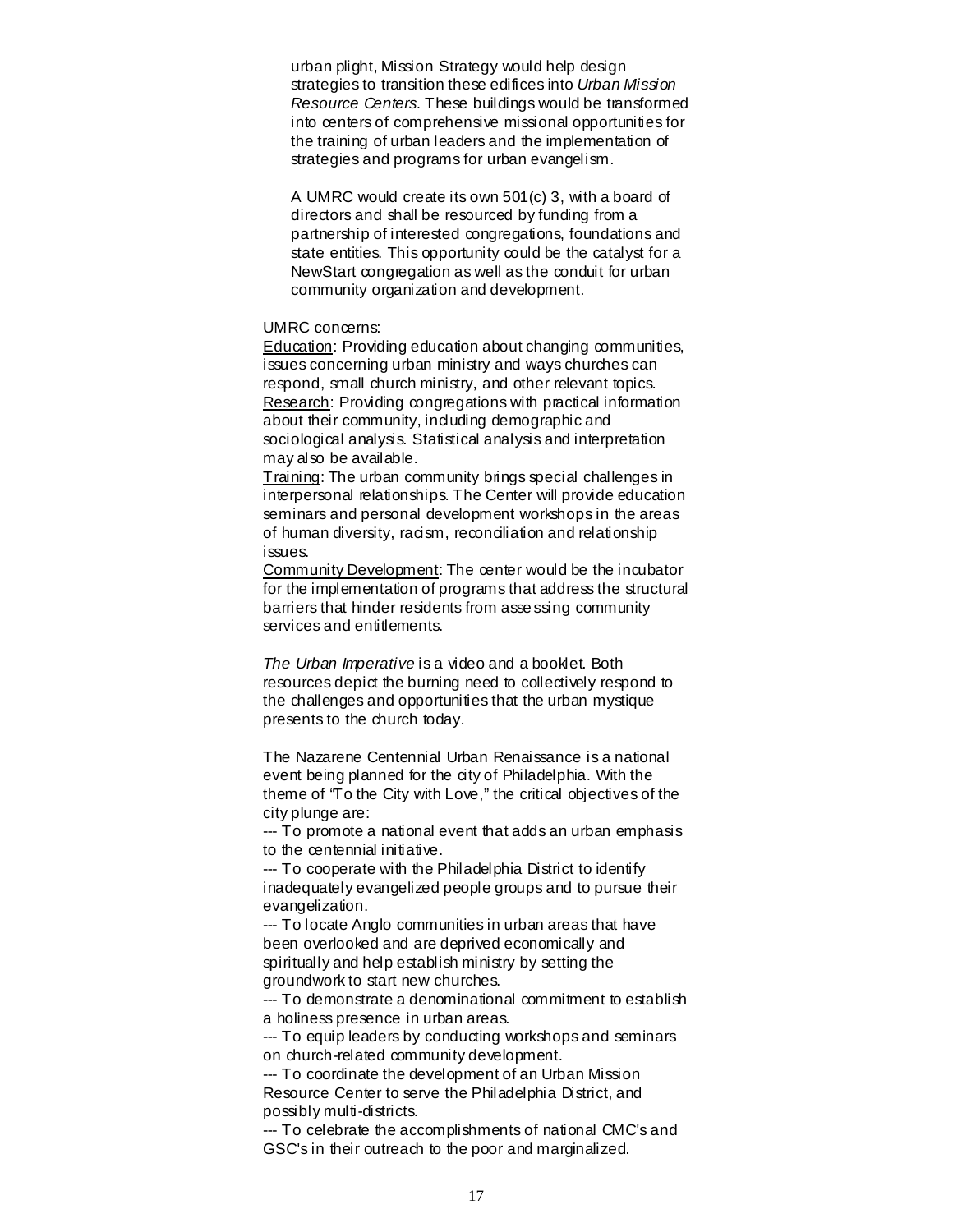# **FOR INDIVIDUAL AND/OR GROUP REFLECTION**

- 1. Conduct a study of the following persons from the Hebrew Scriptures: Joseph, Jonah, Jeremiah, Ezra, Nehemiah, and Esther. What do you learn about the nature of sin, salvation, the role of God's people in cities and the larger society? Can you detect and define any models for urban ministry? Could any of these be adaptable to your city?
- 2. Review the ministry of Jesus. What was His understanding of the gospel? Of salvation?
- 3. Study the Acts of the Apostles for examples of how the Early Church ministered in an urban and multicultural world. Did Paul have a single evangelism approach for all the cities? What values, principles, and strategies might apply to  $21<sup>st</sup>$ -century urban ministry? Note especially Chapters 2, 8, 10, 11, 13, 16-19.
- 4. From your study of Acts, how does the Early Church understand the role of the Holy Spirit in the missionaries' urban church planting, cross-cultural evangelism, pastoral care, and socio-economic issues of the communities?
- 5. How does the Early Church view Christ as presented in Colossians? Do you see a different aspect of Christ presented in the book of Philippians? If so, what might these differences mean for our understanding of Christ and salvation? How can these two epistles help us know God more deeply and have a fuller understanding of God's nature and will?
- 6. How does Paul portray the Church in his letter to the Christians in the city of Ephesus? What imagery, models, or language does he use to describe those who are in Christ? Are there insights from his teaching to this urban church that could help in ministry with your city?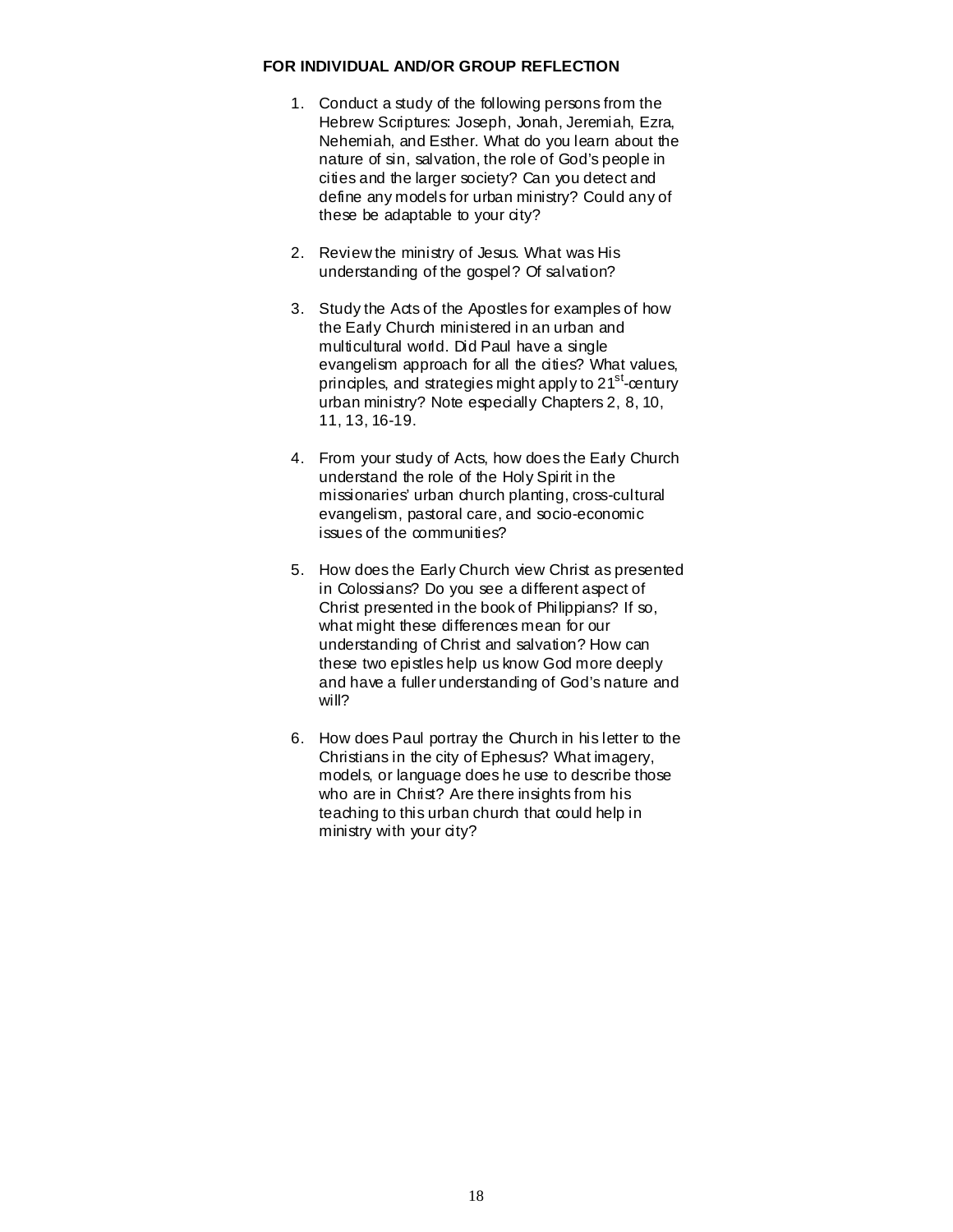#### **WORKS CITED**

*The American Heritage Dictionary of the English Language*. 4th ed.

Available from www.YourDictionary.com; INTERNET.

Bakke, Ray. "Apostle to the City." *Christianity Today*, March 3, 1997, 36-40.

Beail, Linda, and Greg Crow. "Wesleyan or Fundamentalist? Political and Theological

> Stances of Nazarene Pastors." Paper presented to Association of Nazarene Sociologists and Researchers, March 12, 2004. Available from http://www.nazarene.org/ansr/articles/beail\_crow\_04 1.pdf; INTERNET.

Benefiel, Ron, and Ken Crow. "Fundamentalism in the Church of the Nazarene: A

> Longitudinal Analysis of Social and Political Values." Paper presented to Association of Nazarene Sociologists and Researchers, March 12, 2004. Available from http://www.nazarene.org/ansr/articles/benefiel\_crow\_ 04.pdf; INTERNET.

Best, David M. *Successfully Serving the City*. Nashville, TN: Towel &

Basin and Highley Music Co., 1997. Audiocassette.

------. *Professing Christ and Planting Churches: A Call to the City*. Unpublished paper, 1986.

The Board of General Superintendents. "A Living Faith: What Nazarenes Believe—Core

Values." Available from http://www.nazarenecentennial.org/values.html; INTERNET.

Brown, Robert McAfee. *Spirituality and Liberation: Overcoming the Great Fallacy*.

Louisville: Westminster Press, 1988.

Cook, R. Franklin. "5 Great Missions Issues." *World Mission*, November 1982, 6-9.

Crocker, Gustavo. Interview by author. Kansas City, Mo., 27 October 1995.

Crow, Kenneth E. "The Nazarene Listening Post." Paper presented to Association of

Nazarene Sociologists and Researchers, 1986. Available from

 http://www.nazarene.org/ansr/articles/crow/\_86.html; INTERNET.

------. "The Role of Denominational Paradigms in Identity Development."

Paper presented to Association of Nazarene Sociologists and Researchers, 1996. Available from http://www.nazarene.org/ansr/articles/crow\_96a.pdf;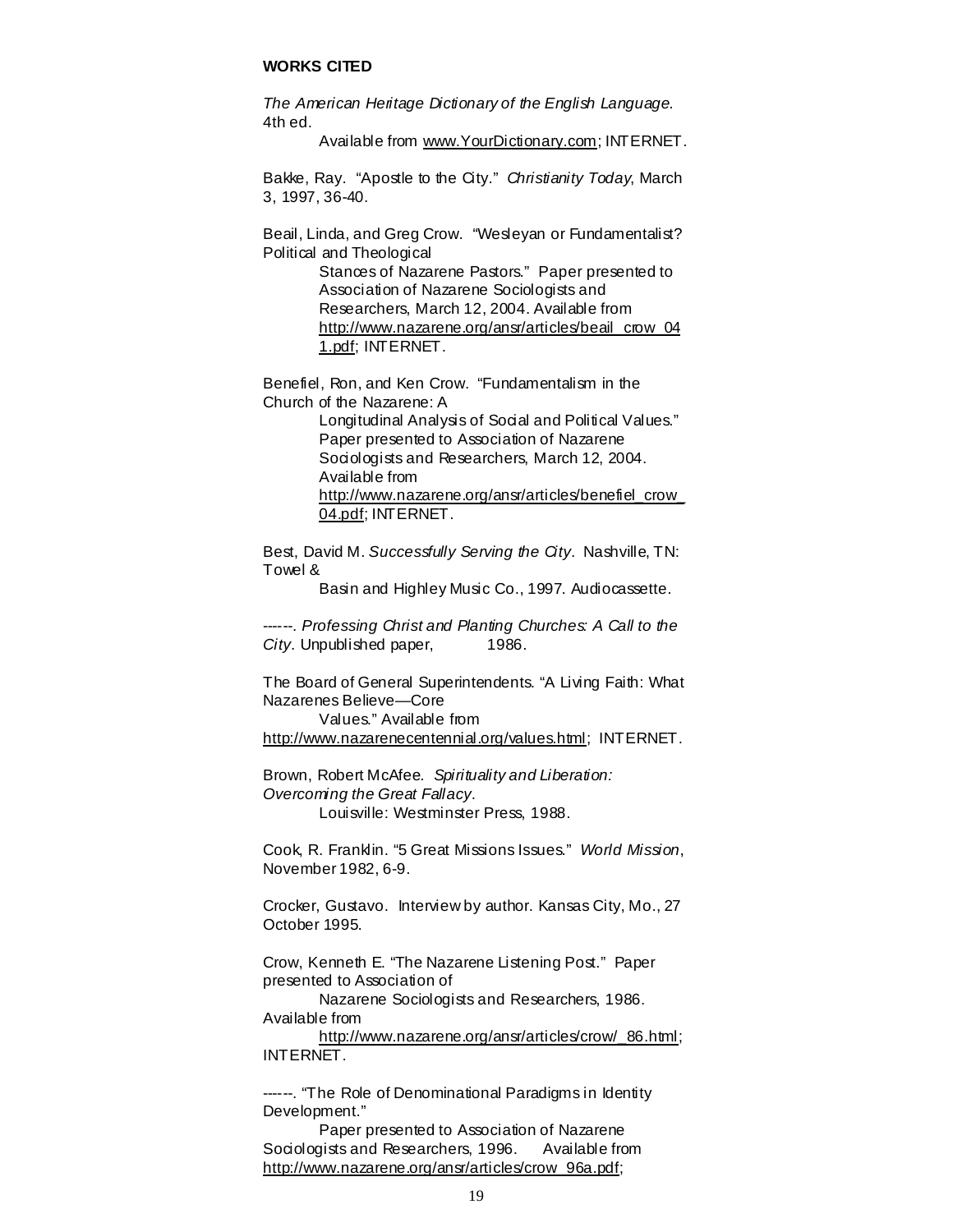INTERNET.

*The Holy Bible*. Revised Standard Version. Philadelphia: A. J. Holman Company, 1962.

Linthicum, Robert C. Interview by author. Monrovia, Calif., 15 November 1995.

------. *City of God, City of Satan: A Biblical Theology of the Urban*

*Church.* Grand Rapids, Mich.: Zondervan Publishing House, 1991.

The Martin Luther King, Jr. Papers Project at Stanford University. Available from www.stanford.edu/group/King/; INTERNET.

Mott, Stephen Charles. *Biblical Ethics and Social Change*. New York: Oxford University Press, 1982.

Niebuhr, H. Richard. *The Responsible Self: An Essay in Christian Moral Philosophy*. New York: Harper & Row, 1963.

Phillips, Oliver R., *Who Moved My Church? Responding the Changing Ethnic* 

> *Landscape*. Kansas City, Mo: International Church of the Nazarene Multicultural Ministries, 2003.

*Reader's Companion to American History*, Houghton Mifflin College Division. Available from

http://college.hmco.com/history/readerscomp/rcah/ht ml/ah\_08860\_urbanization.htm;

http://college.hmco.com/history/readerscomp/rcah/ht ml/ah\_000106\_entries.htm;

INTERNET.

Smith, Timothy L., "A Wesleyan Theology of Salvation and Social Liberation."

Available from

http://www.nazarenecompassion.org/timsmith.html; INTERNET.

------. *Nazarenes and the Wesleyan Mission: Can We Learn from Our History?* Kansas City, Mo.: Beacon Hill Press of Kansas City, 1979.

Stone, Bryan P. *Compassionate Ministry: Theological Foundations*. Maryknoll, New York: Orbis Books, 1996.

Tink, Fletcher. "Communicating Christ Cross-culturally." In *Modular Course of Study*, edited by Michael W. Vail, 7. Kansas City, Mo.: Clergy Services of the Church of the Nazarene, 2002.

"Urban Mission Recommendation." Kansas City, Mo.: Multicultural Ministries office, Church Growth Division, February 1997.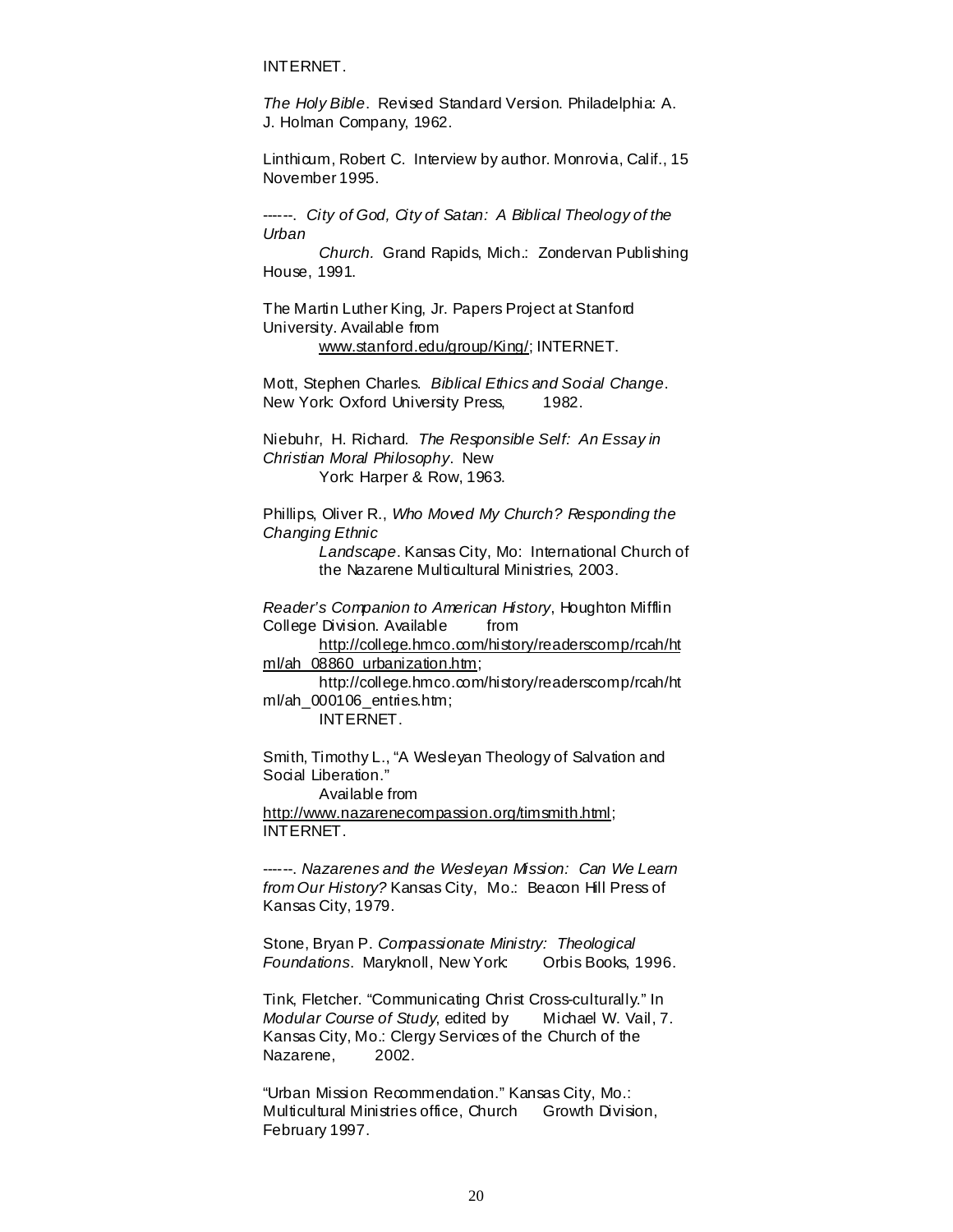### Washington, James Melvin., ed. *A Testament of Hope: The Essential Writings of Martin Luther King, Jr.* San Francisco: Harper & Row, 1986.

Wesley, John. *The Works of John Wesley.* 3rd ed. Kansas City, Mo.: Beacon Hill Press of Kansas City, 1979.

-

<sup>1</sup> R. Franklin Cook, " 5 Great Missions Issues," *World Mission*, November 1982, 7-8.

<sup>2</sup> Kenneth E. Crow, "The Listening Post," paper presented to Association of Nazarene Sociologists and Researchers, 1986, available from

http://www.nazarene.org/ansr/articles/crow/\_86.html; INTERNET.  $3$  The American Heritage Dictionary of the English Language,  $4<sup>th</sup>$ 

ed.; available from www.YourDictionary.com; INTERNET.

<sup>4</sup> " Urbanization," *Reader's Companion to American History,* Houghton Mifflin College Division; available from http://college.hmco.com/history/readerscomp/rcah/html/ah\_088600

urbanization.htm; INTERNET.<br><sup>5</sup> "Urban Mission Recommendation," Kansas City, Mo.: Multicultural Ministries office, Church Growth Division, February 1997.

<sup>&</sup>lt;sup>6</sup> For definitions of these terms and results of research, see Ron Benefiel and Ken Crow, " Fundamentalism in the Church of the Nazarene: A Longitudinal Analysis of Social and Political Values," paper presented to Association of Nazarene Sociologists and Researchers, March 2004; and Linda Beail and Greg Crow, "Wesleyan or Fundamentalist? Political and Theological Stances of Nazarene Pastors," paper presented to Association of Nazarene Sociologists and Researchers, March 2004.

See http://www.nazarenecentennial.org; INTERNET.

<sup>8</sup> *Articles of Faith and General Rules of the Church of the Nazarene*, October 30, 1895.

<sup>9</sup> For additional information see David Best, *Successfully Serving the City.*

 $10$  Oliver Phillips rightly observes the power in a church able to "harness the energies of a combination of these three groups" in *Who Moved My Church: Responding to the Changing Ethnic Landscape,* 28.

<sup>11</sup> Ray Bakke, "Apostle to the City," *Christianity Today,* 38. <sup>12</sup> Martin Luther King, Jr. "The Drum Major Instinct," February 4, 1968.

 $13$  Martin Luther King, Jr. "I See the Promised Land," April 3, 1968. <sup>14</sup> Gustavo Crocker, interview by author, Kansas City, Mo., 27 October 1995.